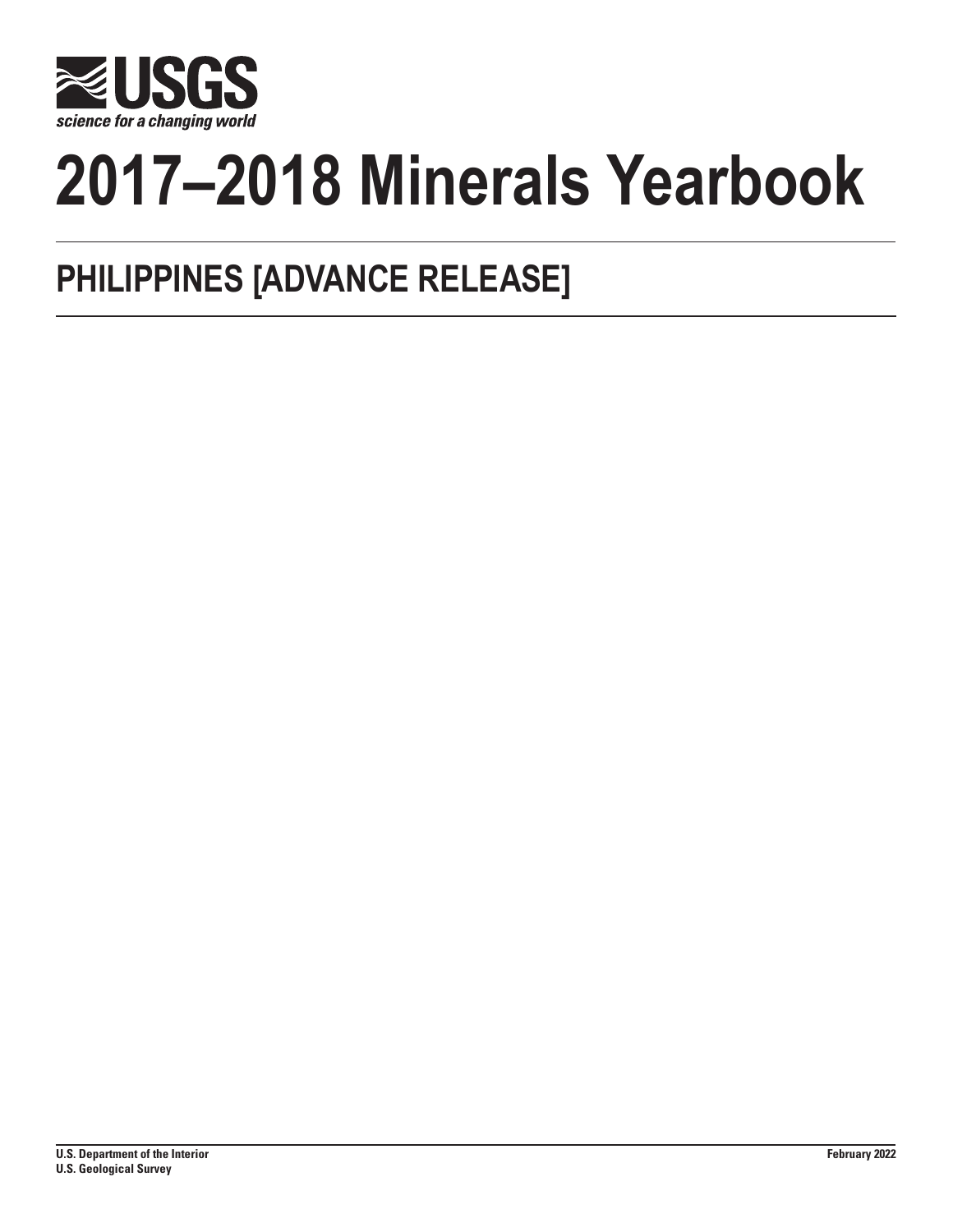## **The Mineral Industry of the Philippines**

### By Ji Won Moon

#### **Note: In this chapter, information for 2017 is followed by information for 2018.**

In 2017, the Philippines was the leading producer of nickel and accounted for 17% of world production and 6.5% of global reserves. The Philippines was also the fifth-ranked producer of cobalt and accounted for 3.8% of world production and 4.1% of global reserves. The country also produced other mineral commodities, such as cement, chromium, clay, coal, copper, feldspar, gold, natural gas, petroleum, salt, silver, and stone (table 1; McRae, 2018, 2019; Shedd, 2018, 2019).

#### **Minerals in the National Economy**

In 2017, the growth rate of the Philippines' real gross domestic product (GDP) was 6.7% compared with 6.9% in 2016. The nominal GDP in 2017 was \$314 billion  $(PHP15.8$  trillion).<sup>1</sup> The industrial sector, which accounted for 34% of the GDP in 2017, had a growth rate of 7.2% compared with 8.0% in 2016. The mining and quarrying subsector, which accounted for 1.0% of the GDP, had a growth rate of 3.7% compared with 3.2% in 2016. In 2017, the mining and quarrying subsector faced challenges, such as regulatory changes, a Government suspension and closure order to certain mining operations, and a review of the existing mining sector law by the Department of Environment and Natural Resources (DENR). The construction subsector of the industrial sector, which accounted for 6.2% of the GDP in 2017, had a growth rate of 5.3% compared with 12% in 2016. The mining and quarrying subsector employed 203,000 people in 2017 compared with 219,000 people in 2016 (Mines and Geosciences Bureau, 2017a; Bangko Sentral ng Pilipinas, 2019, statistical annex, table 1; Philippine Statistics Authority, 2020a, p. 3–6, 11–17).

Despite the ban on open pit mining and the suspension and closure of other mining activities, the total value of metallic mineral production was maintained at \$2.1 billion in both 2016 and 2017. This maintenance of metallic mineral production value was owing to increased world metal prices; supply disruptions from the world's key copper, nickel, and gold mines; and significant metal demand from China's infrastructure and manufacturing sectors. In 2017, the global prices of copper increased by 23.3%; nickel, by 7.6%; and gold, by 0.8%. Gold accounted for 42% of the Philippines' metallic production value of 2017; nickel ore and nickel sulfides, for 39%; and copper, for 18% (Mine and Geosciences Bureau, 2018b).

#### **Government Policies and Programs**

The principal laws that regulate the mineral industry are the Philippine Mining Act of 1995 (Mining Act), the DENR Administrative Order No. 2010–21 (Mining Act IRR), and

implementing rules and regulations. In 2012, Executive Order No. 79 (EO 79) reformed mining operations, management of mining rights, and issuance of mineral agreements, and implemented a moratorium on new open pit mining projects. The Clean Air Act of 1999 and the Clean Water Act of 2004 also apply to mining operations. Presidential Decree No. 87 (Oil Exploration and Development Act), which was issued in 1972, mandates the Government to undertake petroleum exploration and production through service contracts. Presidential Decree No. 972 (Coal Development Act), which was issued in July 1976, mandates that the Government undertake active exploration, development, and production of coal resources or execute coal operating contracts (Bunye, 2019; Philippine Extractive Industries Transparency Initiative, 2019, p. 15, 17, 18).

The DENR Administrative Order No. 2017–07, which was approved in March 2017, mandates all mineral development contractors to participate in the Philippine Extractive Industries Transparency Initiative (PH–EITI) to promote transparency and accountability of all stakeholders in the mineral, oil and gas, and coal industries. The order also mandates stricter enforcement of the laws governing the sector, including environmental and social standards. The PH–EITI functions in accordance with the requirements set by the Philippine Multi-Stakeholder Group in which the Government, industry, and civil society are represented (Mines and Geosciences Bureau, 2017b; Philippine Extractive Industries Transparency Initiative, 2019).

In 2017, DENR audited 41 operating mines under Memorandum Order 2016–01 and ordered 5 suspensions and 23 closures to mines that failed to pass audits for environmental or other legal violations. DENR canceled 75 of the 311 mining contracts that had not started operations, including the \$5.9 billion Tampakan copper and gold project. Despite the suspension and closure orders, 14 mining companies continued to operate while their motion for reconsideration was on appeal (Crismundo, 2017; Mondragon, 2017; Sagittarius Mines, Inc., 2018).

On April 27, the DENR approved Administrative Order No. 2017–10, which bans new open pit mining operations for all commodities, including copper, gold, silver, and complex ores. The President stated that this new mining law would implement higher taxes on the mineral industry and compensation for environmental damage to local communities. The President confirmed his position on banning open pit mining on July 21, but the Government panel and the new Environmental Secretary sought to reverse the policy (Cruz, 2017; Mines and Geosciences Bureau, 2017c; Serapio, 2017).

<sup>1</sup> Where necessary, values have been converted from Philippine pesos (PHP) to U.S. dollars (US\$) at an annual average exchange rate of PHP52.6614=US\$1.00 for 2018, PHP50.4037=US\$1.00 for 2017, and PHP47.4925=US\$1.00 for 2016.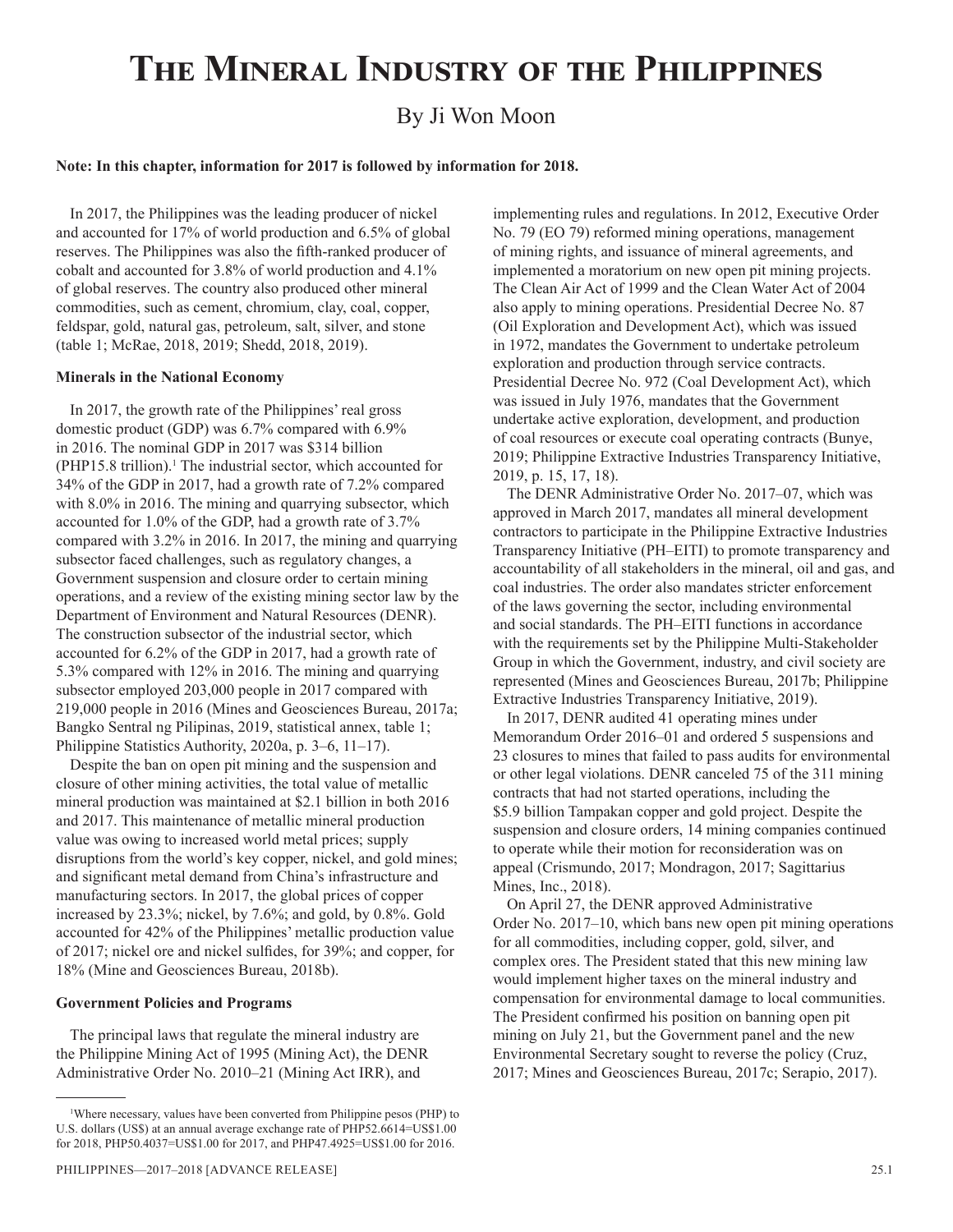#### **Production**

In 2017, the production of marble (dimension) increased by 146% compared with that of 2016; raw steel, by 28%; stone (crushed, other), by 18%; cobalt (mine, Co content), by 15%; nickel (mine, Ni content), by 13%; copper (smelter, primary), by 12%; and copper (refinery, primary), by 11%. The production of perlite decreased by 47%; zeolites, by 33%; lead (refinery, secondary), by 29%; lime, by 22%; crude petroleum, by 21%; bentonite, chromite, and copper (mine, Cu content), by 19% each; and dolomite, by 14%. Iron ore was not produced in 2017 (table 1).

#### **Structure of the Mineral Industry**

The Mines and Geosciences Bureau (MGB), which is under the DENR, reported that as of 2017, the Philippines had 50 operating metallic mineral mines and 61 nonmetallic mineral mines. The metallic mineral industry was wholly owned by private enterprises, including some foreign ownership of 29 nickel mines, 11 gold mines, 4 chromite mines, 3 copper mines, and 3 iron mines. The nonmetallic mineral mines for clay, dolomite, limestone, marble, sand, shale, and silica were mostly privately owned. In 2017, the Philippines had a total of 428 approved mining tenements compared with 461 in 2016, which consisted of 313 mineral production-sharing agreements, 60 industrial sand and gravel permits, 31 processing permits, and 24 exploration permits. Table 2 is a list of major mineral industry facilities (Mines and Geosciences Bureau, 2019b).

#### **Mineral Trade**

In 2017, the Philippines' total export value increased by 19.7% to \$68.7 billion from \$57.4 billion in 2016. Exports of total mineral products, which accounted for 6.2% of total exports, increased by 82% to \$4.23 billion, including nickel concentrates and mixtures (\$1.46 billion), copper metal (\$1.27 billion), gold (\$1.11 billion), and copper concentrates (\$370 million) (Philippine Statistics Authority, 2018b, 2019).

In 2017, the total value of imports by the Philippines increased by 14.3% to \$96.1 billion from \$84.1 billion in 2016. The import value of mineral fuels, which accounted for 11.2% of total imports, increased by 35.5% to \$10.8 billion and included lubricant and related materials (\$5.93 billion), crude petroleum (\$3.42 billion), and coal and coke (\$1.44 billion). Iron and steel imports increased by 27% to \$4.22 billion; metalliferous ore, by 335% to \$1.93 billion; metal products, by 24% to \$1.79 billion; nonmetallic mineral manufactures, by 13% to \$1.38 billion; and nonferrous metals, by 17% to \$1.20 billion (Philippine Statistics Authority, 2018b, 2019).

The net foreign direct investment (FDI) inflow increased by 24% to \$10.3 billion in 2017 from \$8.3 billion in 2016. The total approved FDI for 2017 decreased by 54% to \$2.1 billion from \$4.6 billion in 2016. None of the approved FDI was distributed to the mining and quarrying subsector in 2017 compared with \$12.9 million distributed in 2016 (Bangko Sentral ng Pilipinas, 2018; Philippine Statistics Authority, 2018a).

#### **Commodity Review**

#### *Metals*

**Copper.**—Copper production in 2017 decreased by 18.5% to 68,156 metric tons (t) from 83,649 t in 2016. The major companies operating in the Philippines showed similar decreasing trends in production. Carmen Copper Corp. had a decrease of mined copper ore grade to 0.289% from 0.321% and a decrease of milling volume by 15% to 14.2 million metric tons (Mt) from 16.7 Mt in 2016 owing to high rainfall in the first quarter. OceanaGold Philippines Inc. had a decrease of mined copper ore grade to 0.44% from 0.48% in 2016 and mill feed grade to 0.56% from 0.61%. Philex Mining Corp. had a decrease of milled volume to 8.7 Mt from 9.4 Mt in 2016. Lepanto Consolidated Mining Co. received a notice from the DENR on February 14, 2017, to suspend operations; however, the order was lifted on October 12 by the Office of the President. Reduced production in the country was offset by an increase in the average copper prices at the London Metal Exchange to \$6,166 per metric ton from \$4,863 per metric ton in 2016 (table 1; Lim, 2017; Atlas Consolidated Mining and Development Corp., 2018, p. 12; International Copper Study Group, 2018, p. 9; OceanaGold Corp., 2018, p. 9; Philex Mining Corp., 2018, p. 9).

Philex Mining Corp. suspended the development of the Silangan copper-gold project in Surigao del Norte Province following the ban on all open pit mining. The Silangan project included the development of the Boyongan and Bayugo gold, copper, and silver deposits, which had total measured and indicated resources of 398 Mt grading 0.56% copper and 0.7 gram per metric ton (g/t) gold (Philex Mining Corp., 2018, p. 31, 32, 34).

**Gold.**—In 2017, the Philippines' production of mined gold totaled 22,749 kilograms (kg), which was a 1.3% decrease from the 23,053 kg produced in 2016. At the Masbate gold project, where Filminera Resources Corp. (60% owned by Zoom Mineral Holdings Inc. and 40% owned by B2Gold Corp. of Canada) operated the mine and Philippines Gold Processing and Refining Corp. (100% owned by B2Gold) operated the processing plant, 6,295 kg of gold was produced. This was closely followed by OceanaGold Philippines Inc., which produced 5,684 kg at the Didipio Mine; Mindanao Mineral Processing and Refining Corp. (Medusa Mining Ltd., 100%), which produced 2,868 kg at the Co-O Mine; and Philex Gold Philippines Inc. (Philex Mining Corp., 100%), which produced 2,633 kg at the Padcal Mine. The combined gold output of these companies accounted for more than 77% of the country's gold production. The milled volume at the Padcal Mine decreased to 8.67 Mt from 9.36 Mt owing to lower tonnage and grade. In 2017, the company spent \$13.7 million for expenses related to the Silangan project and for Padcal exploration projects compared with \$13.2 million in 2016 (table 1; Mines and Geosciences Bureau, 2018d; Philex Mining Corp., 2018, p.10).

**Nickel.**—The production of nickel ore and intermediate nickel products increased by 13% and 4.5%, respectively in 2017. The average world nickel price increased from \$9,598 per metric ton in 2016 to \$10,407 per metric ton in 2017. The production of direct-shipping nickel ore and mixed nickel-cobalt sulfide accounted for 49% of the total value of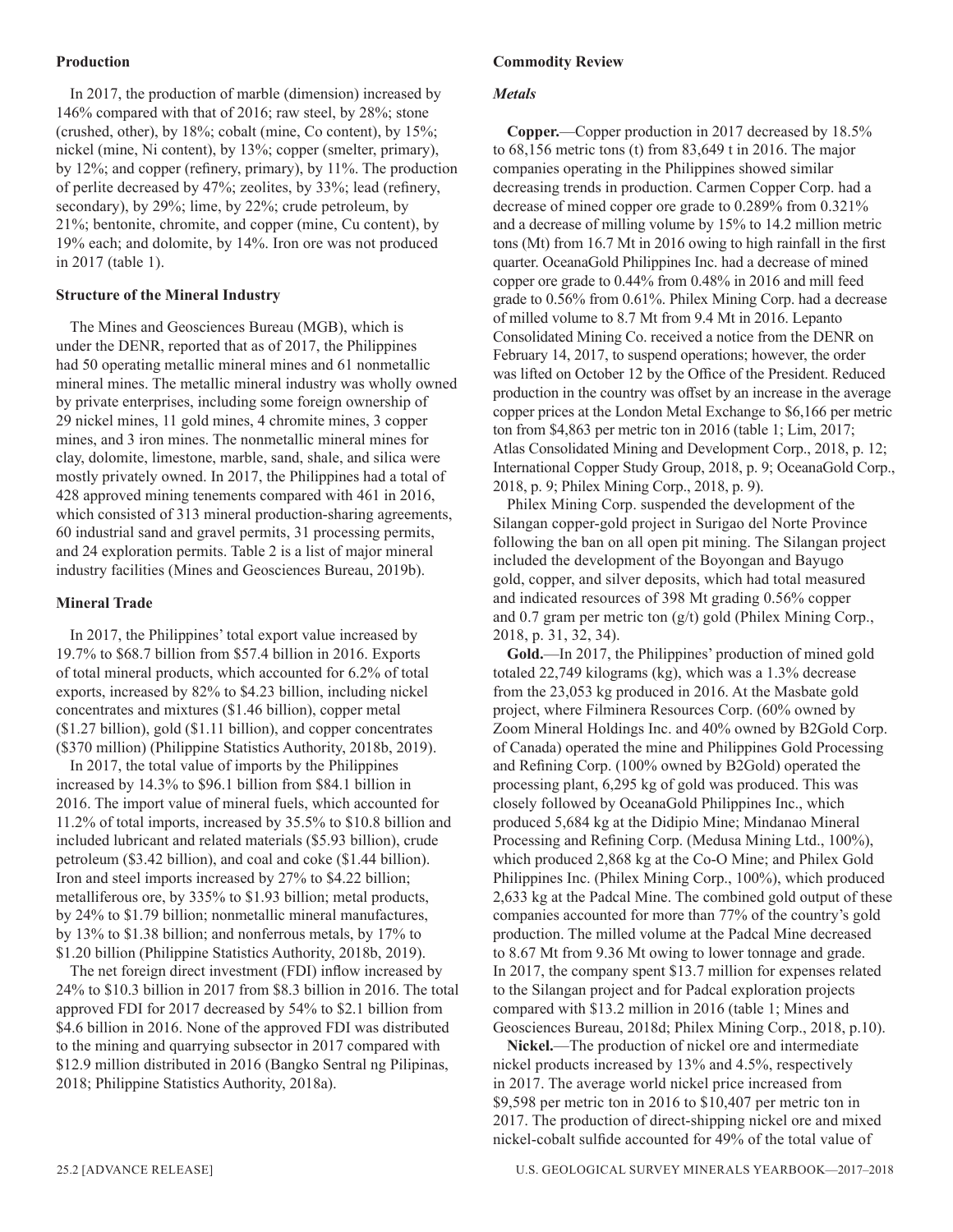metallic production from 2012 to 2015. In 2016 and 2017, gold accounted for a greater portion of the total value of metallic mineral production than nickel owing to the suspension of nickel mines in Dinagat Island, Surigao del Norte, and Zambales Provinces (table 1; International Nickel Study Group, 2018; Mines and Geosciences Bureau, 2018c).

In October 2017, Platinum Group Metals Corp. (a subsidiary of Global Ferronickel Holdings Inc.) announced that the mineral resources at the Cagdianao Mine were increased by 3.8 Mt to 54.2 Mt with an average grade of 1.1% nickel and 31.4% iron after the completion of drilling activities at the Cagdianao deposit areas 1 through 5 (Global Ferronickel Holdings Inc., 2018, p. 7, 8).

The Claver nickel project, which was owned by Taganito Mining Corp., accounted for 18.2% of the total nickel mine output of 339,337 t in the Philippines in 2017. Other major producers included Rio Tuba Nickel Mining Corp. and Platinum Group Metals Corp., which accounted for 15.9% and 9.9% of the total nickel mine output, respectively. Thirteen nickel mines reported zero production owing to the mines being on careand-maintenance status or suspended from operations owing to environment-related issues (table 1; McRae, 2019; Mines and Geosciences Bureau, 2019d).

#### *Industrial Minerals*

**Cement.**—In 2017, the Philippines produced approximately 26 Mt of cement, although the country's total production capacity was 35 million metric tons per year (Mt/yr). Since 2011, the Philippines had not exported cement nor clinker. Imported cement had increased by 272% to 3.42 Mt in 2016 from 0.92 Mt in 2012. The Government started a \$160 billion to \$180 billion infrastructure program lasting from 2017 to 2020. This program facilitated the expansion of current cement production capacities and construction of new production lines. In 2017, Republic Cement & Building Materials Inc. was in the process of increasing its integrated cement production capacity by 1 Mt/yr to a total capacity of 8 Mt/yr. Cemex Philippines Group and CBMI Construction signed a contract for the construction of a 1.5-Mt/yr production line at the Solid Cement plant in Rizal Province. Northern Cement Corp. announced its plan to invest \$683 million on the construction of two new cement plants in Sison, Pangasinan Province. Eagle Cement Co. started construction of a \$246 million cement plant in Malabuyoc, Cebu Province and the expansion of the third line in the Bulacan plant, which would give the company a 9.1-Mt/yr capacity (Global Cement, 2017a–d; 2018b).

#### **MINERAL INDUSTRY HIGHLIGHTS IN 2018**

#### **Minerals in the National Economy**

In 2018, the growth rate of the Philippines' real GDP was 6.2% and the nominal GDP was \$331 billion. The growth rate of the mining and quarrying subsector decreased to 1.0%, and the mining and quarrying subsector contributed 0.94% to the GDP in 2018. Approximately 207,000 people were employed in the mining and quarrying industry in 2018 (Bangko Sentral ng

Pilipinas, 2019, statistical annex, table 1; Philippine Statistics Authority, 2020a, p. 3–6, 11–17.)

In April 2018, the Government developed a draft order that allowed mines producing up to 1 Mt/yr of nickel ore to work on up to 50 hectares of land at any one time. Mines with an output of 1 Mt/yr to 9 Mt/yr of nickel ore would be permitted to operate on up to 100 hectares of land. The draft order requires simultaneous ore extraction and mine restoration in order to prevent mine closure costs (Serapio and Cruz, 2018).

On July 3, 2018, DENR Administrative Order 2018–13 lifted the moratorium on the acceptance, processing, and approval of exploration permit applications for metallic and nonmetallic minerals following the completion of an audit on all mining operations pursuant to DENR Memorandum Order No. 2016–01. A moratorium on Government approvals for small-scale mining projects was also lifted in June. According to Republic Act 7076, small-scale mining refers to mining activities that rely heavily on manual labor using simple implements and methods without explosives or heavy mining equipment. This definition is applicable to gold, silver, and chromite mines (Mines and Geosciences Bureau, 2018a; Serapio, 2018; Teves, 2019).

In 2018, the the Philippines' total export value was \$69.3 billion, and mineral products accounted for 5.8% of total exports, including nickel concentrates and mixture (\$1.68 billion), copper metal (\$1.14 billion), copper concentrates (\$616 million), and gold (\$536 million). The total import value of the Philippines was \$113 billion. The import value of mineral fuels accounted for 12% of total imports, and it increased by 30.1% to \$14.0 billion; iron and steel, by 42% to \$5.98 billion; metal products, by 17% to \$2.08 billion; nonmetallic mineral manufactures, by 33% to \$1.84 billion; and nonferrous metals, by 16% to \$1.39 billion. The import of metalliferous ore decreased by 18% to \$1.59 billion (Philippine Statistics Authority, 2020b).

The mining and quarrying industry in 2018 included a total of 48 operating metallic mines. On November 12, 2018, the DENR issued resolutions to 9 of the 13 companies that submitted Motions of Reconsideration since the suspension and closure order in February 2017. These companies included AAMPHIL Natural Resources Exploration and Development Corp., Carrascal Nickel Corp., Emir Mineral Resources Corp., Krominco, Inc., Libjo Mining Corp., Mt. Sinai Exploration and Development Corp., Strong Built Mining Development Corp., Wellex Mining Corp., and Zambales Diversified Metals Corp. These mining companies were required to immediately and completely pay all fines and violations penalties. The transport of ore was not allowed until full environmental rehabilitation was undertaken by the companies. Berong Nickel Corp.'s suspension was lifted and the company worked on implementation of corrective measures. About 30% of the listed nickel companies reported no production in 2018 owing to care-and-maintenance programs and the previously described suspensions (Mines and Geosciences Bureau, 2019a–c).

#### **Production**

In 2018, sand and gravel (industrial, silica) production increased by 141%; chromite (mine), by 116%; and natural gas, by 11%. Copper (primary smelter) production decreased by 29%;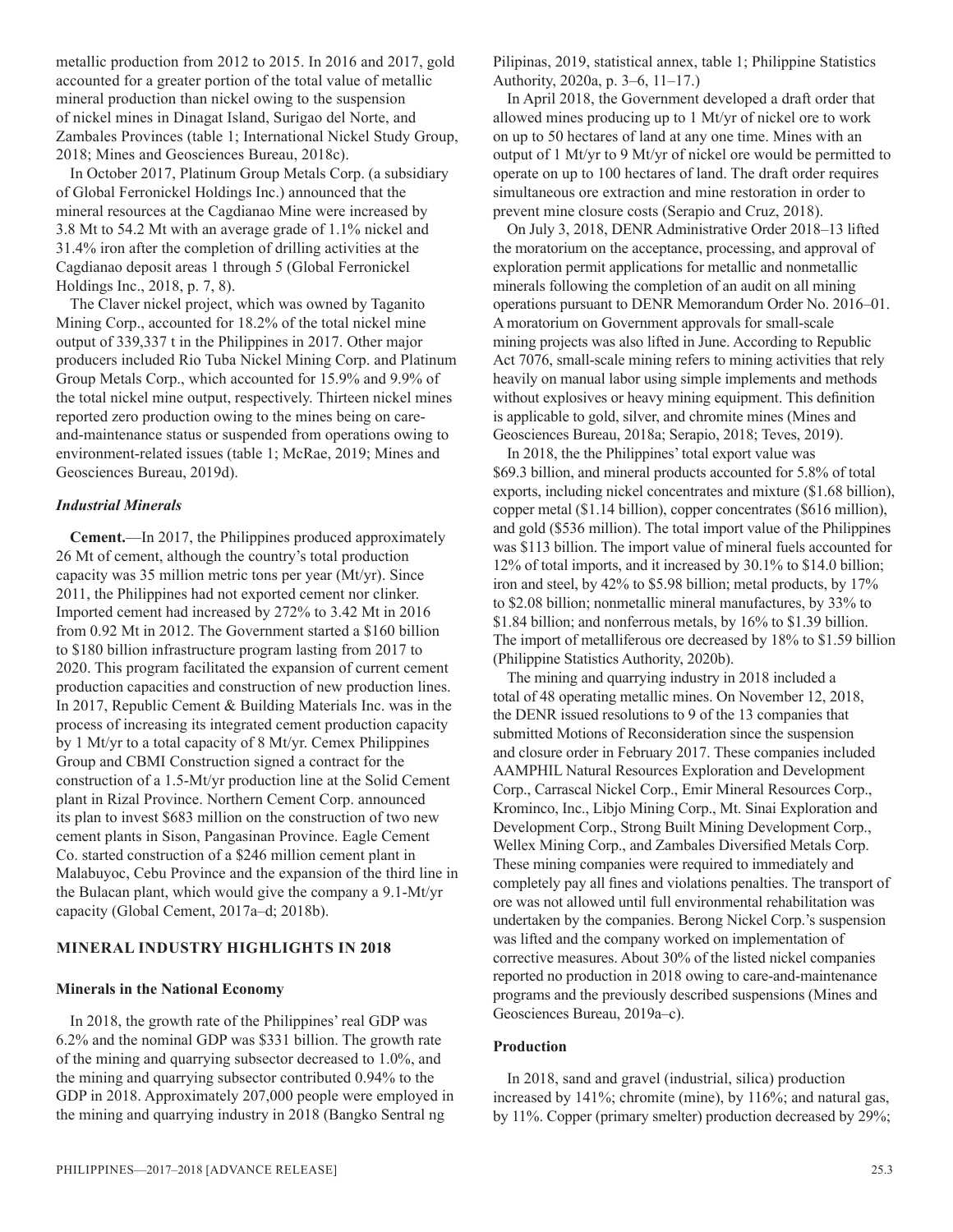crude petroleum, by 20%; copper (primary refinery), by 17%; and perlite, by 16% (table 1).

In 2018, the value of the Philippines' metallic mineral production increased by 5.7% to \$2 billion compared with that of 2017. Nickel direct-shipping ore and mixed nickelcobalt sulfide production accounted for 45.3% of the total metallic mineral production, followed by gold and copper, at 36.7% and 17.0%, respectively. The remaining output (1%) was composed of silver and chromite combined (Mines and Geosciences Bureau, 2019b).

#### **Commodity Review**

#### *Metals*

**Bauxite and Alumina.**—Marcventures Holding Inc. (Marcventures) merged with Asia Pilot Mining Philippines Corp. (APMPC) on December 28, 2017, which included acquisition of APMPC's subsidiaries—Alumina Mining Philippines Inc. and Bauxite Resources Inc. Marcventures reported 73.2 Mt of measured and indicated resources at its properties at Gandara, Motiong, Paranas, San Juan De Buan, and San Jorge in Samar that together could produce 4 Mt/yr of bauxite and would have a combined mine life of about 20 years (Manila Times, The 2018; Marcventures Holdings Inc., 2020).

**Gold.**—In August 2018, Greenstone Resources Corp. (a subsidiary of Red 5 Ltd. of Australia) was awarded a Clearance and Notice to Proceed from the MGB to construct and operate the tailings storage facility 6 at the Siana gold project. Open pit and underground mine mineral resources were estimated to be 0.97 Mt grading 2.9 g/t gold and 7.3 g/t silver and 3.9 Mt grading 5.7 g/t gold and 7.7 g/t silver, respectively. Previously, open pit mining activities and underground mine development were suspended in April 2017 owing to delays in obtaining regulatory approvals for construction of the new tailings storage facility (Red 5 Ltd., 2018).

**Iron and Steel.**—Steel Asia Manufacturing Corp. planned to invest \$1.5 billion in an integrated steel expansion program spanning three phases over 6 years. The first phase started with the construction of a 0.8-Mt/yr capacity wire and rod plant in Compostela, Cebu Province; a 1.2-Mt/yr capacity wire and rod mill in Concepcion, Tarlac Province; and a 0.5-Mt/yr capacity section bar mill in Lemery, Batangas Province (Campos, 2018b).

Panhua Group Co. Ltd. of China signed an initial agreement with the Government to construct a \$3.5 billion integrated steel plant on Mindanao Island. The 10-Mt/yr capacity plant was to be located in a port at the Phividec Industrial Estate of the Miamis Oriental-Special Economic Zone in Tagoloan, Misamis Oriental Province (Manila Standard, 2018).

Hebei Iron and Steel Group Co. Ltd. of China, along with Huili Investment Fund Management Co. Ltd. of China, Steel Asia Manufacturing Corp., and Phividec Industrial Authority signed an agreement to build a \$4.4 billion integrated iron and steel project in Misamis Oriental Province. The first phase included the construction of a plant that would have the capacity to produce 4.5 Mt/yr of hot-rolled coil and 0.6 Mt/yr of slabs. The project included a plan to increase the plant's steel manufacturing capacity to 8 Mt/yr under the second phase (Campos, 2018a).

#### *Industrial Minerals*

**Cement.**—In 2018, the Philippines had a total installed capacity of about 37.5 Mt/yr of cement and an operating capacity of 34.5 Mt/yr. Eagle Cement Corp. opened a third cement facility in San Ildefonso, Bulacan Province, which increased the company's capacity by 2 Mt/yr to a total capacity of 7.1 Mt/yr. Holcim Philippines Inc. planned to increase its production capacity by 30% to 13 Mt/yr by 2020. Increased fuel costs, the depreciation of the Philippine peso against the U.S. dollar, and competition from foreign producers resulted in increased cement imports from 3,558 t in 2013 to about 6.4 Mt in 2018.

The country was expected to continue to increase domestic investment with the implementation of major public infrastructure projects under the "Build, Build, Build" program. The Department of Trade and Industry planned to impose a tariff on imported cement in 2019, which accounted for 0.02% in 2013 and 15% in 2017 of the Philippines' cement market (Business World, 2018; Global Cement, 2018a; Asian Development Bank, 2019, p. 290; Canivel, 2019; Perilli, 2019).

#### **Outlook**

The Government's suspension and closure order in February 2017, which was focused on mining firms that violated laws and caused environmental damage, led companies to implement corrective measures. The order for the mining companies that completed implementation is expected to be lifted in 2019, leading to positive effects. In addition, the mining sector will be supported by steady price increases of copper, gold, and nickel in the world market if the price trend continues. A short-term challenge to the mineral industry is the second Government audit, expected to be conducted in 2019. In the long term, decreasing ore grades of copper and gold mines and a continued ban on open pit mining in the country will affect the output of metallic minerals. The production of industrial minerals, including cement and building-related materials, is expected to increase owing to continued expansion of production capacity and the Government's infrastructure program.

#### **References Cited**

- Asian Development Bank, 2019, Asian development outlook 2019— Strengthening disaster resilience: Bangkok, Thailand, Asian Development Bank, April, 367 p. (Accessed April 28, 2020, at https://www.adb.org/sites/ default/files/publication/492711/ado2019.pdf.)
- Atlas Consolidated Mining and Development Corp., 2018, Full year report 2017: Pasay City, Philippines, Atlas Consolidated Mining and Development Corp., 237 p. (Accessed October 23, 2018, at http://www.atlasmining.com.ph/sites/ default/files/financial%20reports/Full%20Year%202017.pdf.)
- Bangko Sentral ng Pilipinas, 2018, Selected economic indicators, Asian countries—Table 48: Manila, Philippines, Bangko Sentral ng Pilipinas, 10 p. (Accessed October 22, 2018, at http://www.bsp.gov.ph/statistics/spei\_pub/ Table%2048.pdf.)
- Bangko Sentral ng Pilipinas, 2019, 2018 BSP annual report: Manila, Philippines, Bangko Sentral ng Pilipinas, 111 p. (Accessed May 14, 2019, at http://www.bsp.gov.ph/downloads/publications/2018/annrep2018.pdf.)
- Bunye, P.A.O., 2019, Philippines—Mining 2019: London, United Kingdom, Law Business Research Ltd., July. (Accessed April 23, 2020, at https://gettingthedealthrough.com/area/22/jurisdiction/111/mining-philippines/.)

Business World, 2018, A construction boom and a thriving cement industry: Quezon City, Philippines, New Media, September 28. (Accessed October 1, 2019, at https://www.bworldonline.com/a-construction-boom-anda-thriving-cement-industry/.)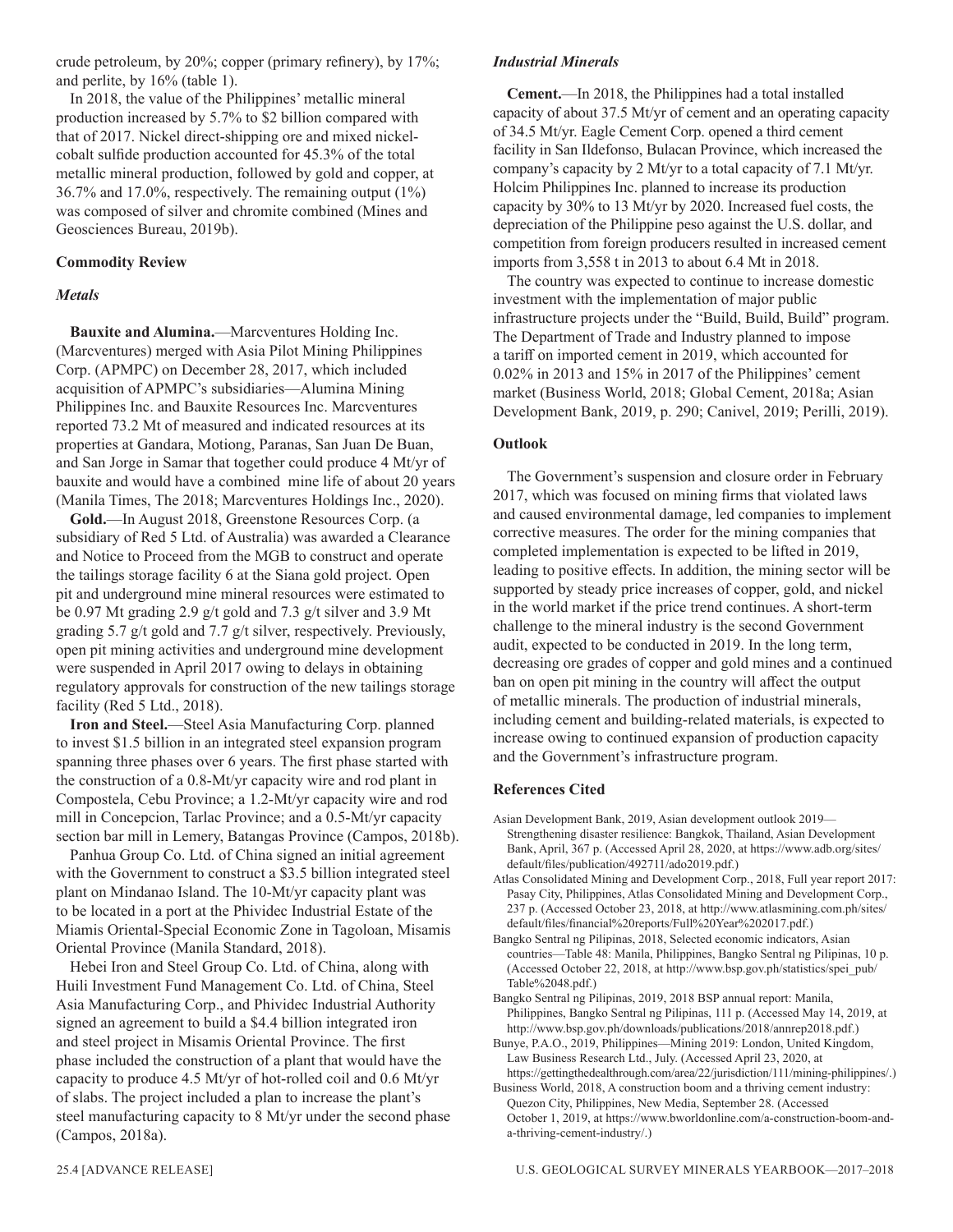Campos, Othel, 2018a, Big Chinese firm, Steel Asia to put up \$4.4-b steel project: Makati City, Philippines, manilastandard.net, December 14. (Accessed April 1, 2019, at http://manilastandard.net/business/corporate/282985/ big-chinese-firm-steelasia-to-put-up-4-4-b-steel-project.html.)

Campos, Othel, 2018b, Steel Asia spending P80b to construct modern plants: Makati City, Philippines, manilastandard.net, March 13. (Accessed March 26, 2019, at http://www.manilastandard.net/index.php/business/ corporate/260862/steelasia-spending-p80b-to-construct-modern-plants.html.)

Canivel, R.S.C., 2019, Cement tariff ceiling at P297/ton: Inquirer.net [Makati, Philippines], August 22. (Accessed April 28, 2020, at https://business.inquirer.net/277256/cement-tariff-ceiling-at-p297-ton.)

Crismundo, Mike, 2017, Fourteen mining firms still operating despite suspension order: Manila, Philippines, Manila [Philippines] Bulletin, October 7. (Accessed October 25, 2018, at https://news.mb.com.ph/2017/10/07/14-mining-firmsstill-operating-despite-suspension-order/.)

Cruz, Enrico, 2017, Philippines' Duterte says Government plans new mining law: London, United Kingdom, Thomson Reuters, July 21. (Accessed October 17, 2018, at https://www.reuters.com/article/us-philippinesmining/philippines-duterte-says-government-plans-new-mining-lawidUSKBN1A61D1.)

Global Cement, 2017a, Cemex Philippines signs deal with CBMI Construction for new production line: Global Cement News [Surrey, United Kingdom], May 31. (Accessed October 27, 2018, at http://www.globalcement.com/news/ item/6165-cemex-philippines-signs-deal-with-cbmi-construction-for-newproduction-line.)

Global Cement, 2017b, Eagle starts construction of Cebu plant: Global Cement News [Surrey, United Kingdom], November 24. (Accessed October 27, 2018, at http://www.globalcement.com/news/item/6801-eagle-starts-constructionof-cebu-plant.)

Global Cement, 2017c, Republic Cement to spend up to US\$300m on capacity expansion in Philippines: Global Cement News [Surrey, United Kingdom], May 16. (Accessed October 27, 2018, at http://www.globalcement.com/news/ item/6130-republic-cement-to-spend-up-to-us-300m-on-capacity-expansionin-philippines.)

Global Cement, 2017d, Two new plants for Sison: Global Cement News [Surrey, United Kingdom], August 14. (Accessed October 27, 2018, at http://www.globalcement.com/news/item/6437-two-new-plants-for-sison.)

Global Cement, 2018a, Holcim Philippines to increase production capacity to 13 Mt/yr: Global Cement News [Surrey, United Kingdom], December 3. (Accessed May 28, 2019, at https://www.globalcement.com/news/ item/8417-holcim-philippines-to-increase-production-capacity-to-13mt-yr.)

Global Cement, 2018b, Philippines, *in* The Global Cement Report, 12th edition, p. 278–282.

Global Ferronickel Holdings Inc., 2018, 2017 annual report: Manila, Philippines, Global Ferronickel Holdings Inc., 27 p. (Accessed April 25, 2020, at http://www.gfni.com.ph/wp-content/uploads/annualreports/2017\_Annual\_ Report.pdf.)

International Copper Study Group, 2018, Copper bulletin: International Copper Study Group, v. 25, no. 7, July, 53 p.

International Nickel Study Group 2018, World nickel statistics—Monthly bulletin: International Nickel Study Group, v. 27, no. 9, September, 95 p.

Lim, Janina, 2017, Suspension order on Lepanto's gold-copper mine lifted by OP: Quezon City, Philippines, New Media, Business World Publishing, October 17. (Accessed October 23, 2018, at https://www.bworldonline.com/ suspension-order-lepantos-gold-copper-mine-lifted-op/.)

Manila Standard, 2018, Chinese firm to invest \$3.5b in Mindanao steel factory: Makati City, Philippines, manilastandard.net, November 20. (Accessed March 29, 2019, at http://manilastandard.net/business/banking-report/280969/ chinese-firm-to-invest-3-5b-in-mindanao-steel-factory.html.)

Manila Times, The, 2018, Marcventures bauxite project reports 73.2 M metric tons of aluminum ore: The Manila [Philippines] Times, December 24. (Accessed April 27, 2020, at https://www.manilatimes.net/2018/12/24/ public-square/marcventures-bauxite-project-reports-73-2-m-metric-tons-ofaluminum-ore/486984/486984/.)

Marcventures Holdings Inc., 2020, Corporate profile: Makati, Philippines, Marcventures Holdings Inc., (Accessed April 27, 2020, at https://marcventuresholdings.com/corporate\_profile.)

McRae, M.E., 2018, Nickel: U.S. Geological Survey Mineral Commodity Summaries 2018, p. 112–113.

McRae, M.E., 2019, Nickel: U.S. Geological Survey Mineral Commodity Summaries 2019, p. 112–113.

Mines and Geosciences Bureau, 2017a, Cimatu—Strict monitor, impose sanctions on erring mines: Quezon City, Philippines, Mines and Geosciences Bureau press release, July 28. (Accessed October 22, 2018, at http://www.mgb.gov.ph/2015-05-13-02-02-11/mgb-news/560-press-releasedenr-mine-audit.)

Mines and Geosciences Bureau, 2017b, Mining companies must conform to PH-EITI or lose ECC: Quezon City, Philippines, Mines and Geosciences Bureau, April 26. (Accessed June 18, 2020, http://www.mgb.gov.ph/2015-05- 13-02-02-11/mgb-news/516-mining-companies-must-conform-to-ph-eiti-orlose-ecc.)

Mines and Geosciences Bureau, 2017c, Open-pit mining ban imminent; MOA signed with mining companies: Quezon City, Philippines, Mines and Geosciences Bureau, May 4. (Accessed October 22, 2018, at http://www.mgb.gov.ph/2015-05-13-02-02-11/mgb-news/522-open-pitmining-ban-imminent-moa-signed-with-mining-companies.)

Mines and Geosciences Bureau, 2018a, DENR lifts moratorium on exploration permit applications: Quezon City, Philippines, Mines and Geosciences Bureau, July 27. (http://www.mgb.gov.ph/2015-05-13-02-02-11/ mgb-news/637-denr-lifts-moratorium-on-exploration-permit-applications.)

Mines and Geosciences Bureau, 2018b, Metallic mineral production value advances by 5.73% in 2017: Quezon City, Philippines, Mines and Geosciences Bureau, February 20. (Accessed October 22, 2018, at https://mgb.gov.ph/2015-05-13-02-02-11/mgb-news/605-metallic-mineralproduction-value-advances-by-5-73-in-2017.)

Mines and Geosciences Bureau, 2018c, Mining industry statistics: Quezon City, Philippines, Mines and Geosciences Bureau, August 14, 1 p. (Accessed November 1, 2018, at http://mgb.gov.ph/attachments/article/162/MIS%20 August%202018.)

Mines and Geosciences Bureau, 2018d, Philippine metallic mineral production—CY 2017 vs CY 2016 (as of February 2018): Quezon City, Philippines, Mines and Geosciences Bureau, 4 p. (Accessed November 1, 2018, at http://mgb.gov.ph/images/Mineral\_Statistics/ Metallic-Mineral-Production-2017-vs-2016--as-of-Feb-2018.pdf.)

Mines and Geosciences Bureau, 2019a, DENR resolves appeals of 13 mining companies: Quezon City, Philippines, Mines and Geosciences Bureau, December 18. (Accessed May 9, 2019, at http://mgb.gov.ph/en/2015-05-13- 02-02-11/mgb-news/764-denr-resolves-appeals-of-13-mining-companies.)

Mines and Geosciences Bureau, 2019b, Metals output up by 10.42% in 2018: Quezon City, Philippines, Mines and Geosciences Bureau, February 28, 6 p. (Accessed May 10, 2019, at http://mgb.gov.ph/attachments/article/689/ YearEndReview2018Asof02282019.pdf.)

Mines and Geosciences Bureau, 2019c, Mining industry statistics: Quezon City, Philippines, Mines and Geosciences Bureau, March 15, 1 p. (Accessed April 24, 2020, at http://mgb.gov.ph/attachments/article/162/MIS(2018)%20 Annual%203Yr-2016%20to%201st%20to%203rd%20Qtr%202019%20 for%20UPload%204Dec2019.pdf.)

Mines and Geosciences Bureau, 2019d, Philippine metallic mineral production— CY 2018 versus CY 2017: Quezon City, Philippines, Mines and Geosciences Bureau, 4 p. (Accessed March 18, 2019, at http://www.mgb.gov.ph/attachment/ article/162/Metallic%20Mineral%20production%202018%20vs%202017.pdf.)

Mondragon, Lester, 2017, Philippine Environment Secretary Regina Lopez rejects \$8 billion mining contracts: The Science Times, April 30. (Accessed October 17, 2018, at http://www.sciencetimes.com/articles/13870/20170430/ philippine-environment-secretary-regina-lopez-rejects-8-billion-miningcontracts.htm.)

OceanaGold Corp., 2018, Full year 2017 results: Melbourne, Victoria, Australia, OceanaGold Corporation, February 22, 29 p. (Accessed October 23, 2018, at https://www.oceanagold.com/wp-content/uploads/2018/02/OceanaGold-Q4- 2017-MDA.pdf.)

Perilli, David, 2019, Update on the Philippines: Global Cement News [Surrey, United Kingdom], January 19. (Accessed June 18, 2020, at https://www.globalcement.com/news/item/8713-update-on-the-philippines.)

Philex Mining Corp., 2018, Harmony—Annual report 2017: Mandaluyong City, Philippines, Philex Mining Corp., 90 p. (Accessed October 23, 2018, at http://www.philexmining.com.ph/wp-content/uploads/2017/05/Philex-2017- Annual-Report\_FINALfor-web.pdf.)

Philippine Extractive Industries Transparency Initiative, 2019, Forging new frontiers—The fifth PH-EITI report (FY 2017): Manila, Philippines, Philippine Extractive Industries Transparency Initiative, 154 p. (Accessed April 23, 2020, at http://ph-eiti.dof.gov.ph/uploads/1/2/1/8/121891939/ the 5th ph-eiti report.pdf.)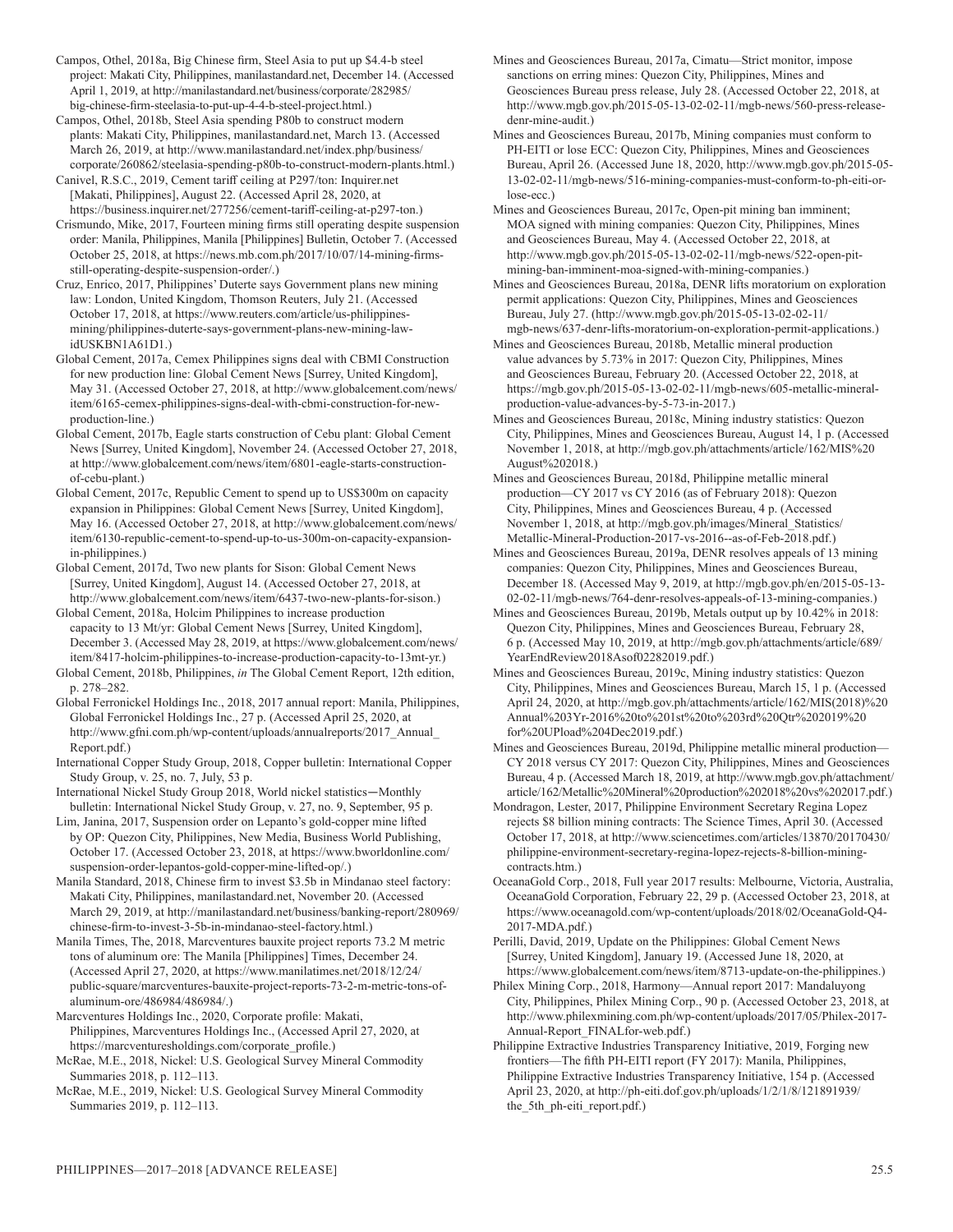- Philippine Statistics Authority, 2018a, Foreign investments, fourth quarter 2017: Quezon City, Philippines, Philippine Statistics Authority, February 22, 50 p. (Accessed April 24, 2020, at https://psa.gov.ph/sites/default/files/Fourth%20 Quarter%202017%20Foreign%20Investments%20Report.pdf.)
- Philippine Statistics Authority, 2018b, Highlights of the Philippine export and import statistics—December 2017: Quezon City, Philippines, Philippine Statistics Authority, February 9, 16 p. (Accessed April 24, 2020, at https://psa.gov.ph/sites/default/files/attachments/itsd/trade/HPEIS\_PR%20 Statistical%20Tables%20%28December%202017%29.pdf.)
- Philippine Statistics Authority, 2019, Highlights of the Philippine export and import statistics—December 2018: Quezon City, Philippines, Philippine Statistics Authority, February 12, 16 p. (Accessed April 24, 2020, at https://psa.gov.ph/system/files/PH-IMTS\_PR%20Statistical%20Tables\_ December%202018\_0.pdf.)
- Philippine Statistics Authority, 2020a, 2019 Philippine statistical yearbook: Quezon City, Philippines, Philippine Statistics Authority, March 10, 612 p. (April 22, 2020, at https://psa.gov.ph/sites/default/files/2019%20PSY\_as%20 of%2010March20revised\_0.pdf.)
- Philippine Statistics Authority, 2020b, Highlights of the Philippine export and import Statistics—December 2019: Quezon City, Philippines, Philippine Statistics Authority, February 11, 16 p. (https://psa.gov.ph/system/files/ PH-IMTS\_PR%20Stat%27l%20Tables\_Dec%202019\_02112020mx.pdf.)
- Red 5 Ltd., 2018, Siana gold project, Philippines—Approvals update, clearance received from national Government: Perth, Western Australia, Australia, Red 5 Ltd., August 1, 2 p. (https://resourcesrisingstars.com.au/sites/default/ files/RED\_010818.pdf.)
- Sagittarius Mines Inc., 2018, Project description: Tampakan, Philippines, Sagittarius Mines Inc. (Accessed October 16, 2018, at https://www.smi.com.ph/ our-project.do.)
- Serapio, Manolo, Jr., 2017, Philippines' Duterte keeps open pit mining ban in policy clash: Thomson Reuters, November 19. (Accessed October 16, 2018, at https://www.reuters.com/article/us-philippines-mining/philippines-dutertekeeps-open-pit-mining-ban-in-policy-clash-idUSKBN1DK09T.)
- Serapio, Manolo, Jr., 2018, Philippines lifts two-year ban on mining exploration: Thomson Reuters, July 31. (Accessed May 9, 2019, at https://www.reuters.com/ article/us-philippines-mining/philippines-lifts-two-year-ban-on-miningexploration-idUSKBN1KL11S.)
- Serapio, M., Jr., and Cruz, E.D., 2018, Exclusive—After crackdown, Philippines plans fresh mining curbs: Thomson Reuters, April 23. (Accessed March 23, 2019, at https://www.reuters.com/article/us-philippines-miningexclusive/exclusive-after-crackdown-philippines-plans-fresh-mining-curbsidUSKBN1HU0KI.)
- Shedd, K.B., 2018, Cobalt: U.S. Geological Survey Mineral Commodity Summaries 2018, p. 50–51.
- Shedd, K.B., 2019, Cobalt: U.S. Geological Survey Mineral Commodity Summaries 2019, p. 50–51.
- Teves, Catherine, 2019, More Minahang Bayan to boost small-scale mining watch: Manila, Philippines, Philippine News Agency, April 12. (Accessed April 26, 2020, at https://www.pna.gov.ph/articles/1067135.)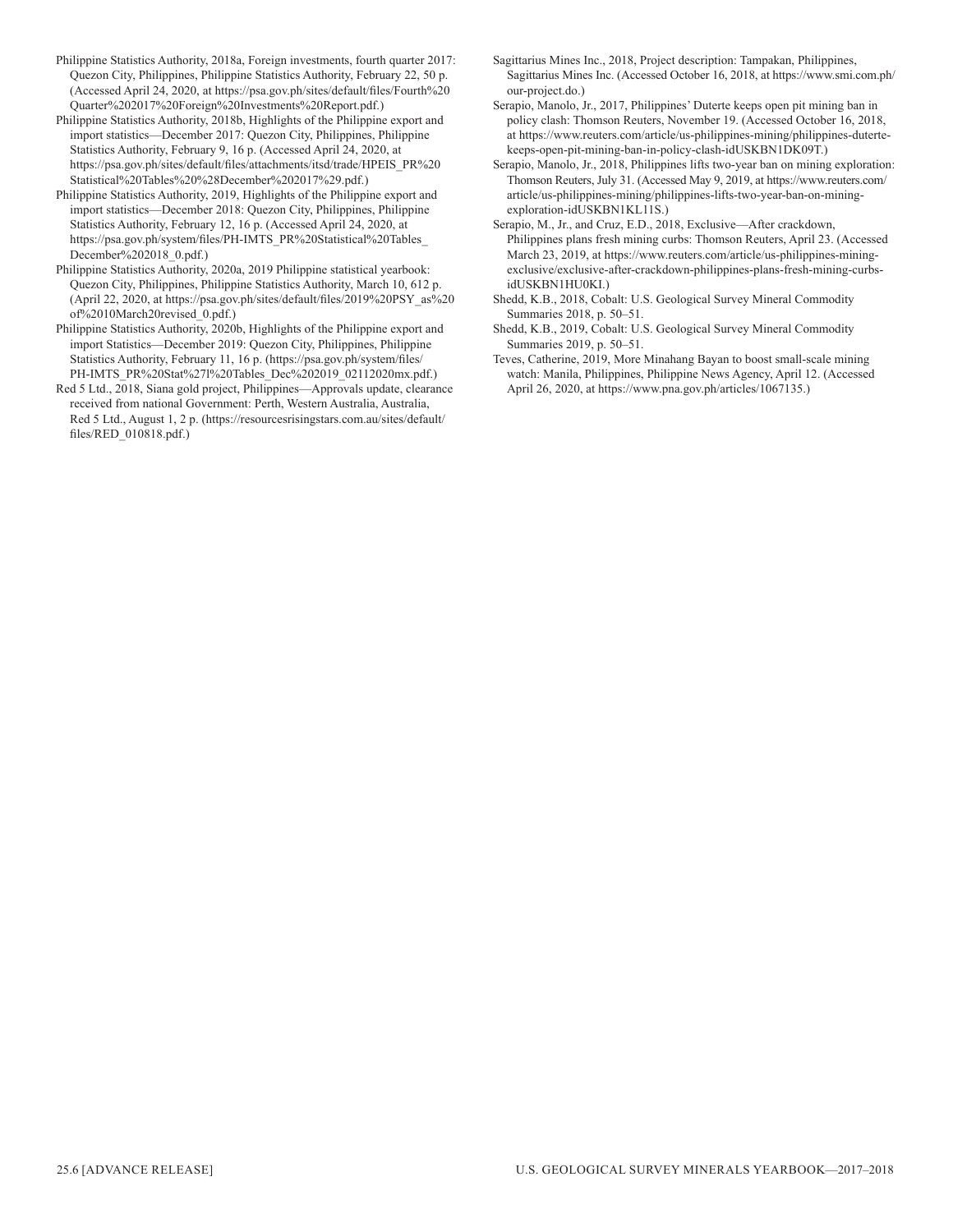#### TABLE 1 PHILIPPINES: PRODUCTION OF MINERAL COMMODITIES $^{\rm l}$

#### (Metric tons, gross weight, unless otherwise specified)

| Commodity <sup>2</sup>                |                      | 2014                     | 2015                     | 2016                     | 2017                                                | 2018                     |
|---------------------------------------|----------------------|--------------------------|--------------------------|--------------------------|-----------------------------------------------------|--------------------------|
| <b>METALS</b>                         |                      |                          |                          |                          |                                                     |                          |
| Chromium, mine, chromite              |                      | 47,056                   | 15,502                   | 25,745                   | 20,849                                              | 45,011                   |
| Cobalt, mine, Co contente, 3          |                      | 4,600                    | 4,300                    | $4,000$ <sup>r</sup>     | 4,600                                               | 4,600                    |
| Copper:                               |                      |                          |                          |                          |                                                     |                          |
| Mine, concentrates, Cu content        |                      | 91,824                   | 83,835                   | 83,649                   | 68,156                                              | 69,933                   |
| Smelter, primary                      |                      | 153,200                  | 189,200                  | 215,000                  | 240,000                                             | 170,900                  |
| Refinery, primary                     |                      | 130,000                  | 153,000                  | 185,100                  | 205,000                                             | 170,800                  |
| Gold, mine, Au content                | kilograms            | 18,423                   | 21,314                   | 23,053                   | 22,749                                              | 20,765                   |
| Iron ore, mine:                       |                      |                          |                          |                          |                                                     |                          |
| Gross weight                          |                      | 153,775                  | 107,119                  | $17,088$ <sup>r</sup>    | $\hspace{0.05cm} -\hspace{0.05cm} -\hspace{0.05cm}$ | --                       |
| Fe content                            |                      | 98,000 r                 | 68,000 r                 | $11,000$ <sup>r</sup>    | $\overline{\phantom{a}}$                            | --                       |
| Iron and steel:                       |                      |                          |                          |                          |                                                     |                          |
| Raw steel                             |                      | 1,196,000                | 968,000                  | 1,075,000                | 1,378,000                                           | 1,500,000                |
| Products, hot rolled                  |                      | 3,273,000                | 4,013,000                | 4,346,000                | 4,300,000                                           | 4,300,000                |
| Lead, refinery, secondary             |                      | 30,000                   | 28,000                   | $14,000$ <sup>r</sup>    | 10,000                                              | 10,000                   |
| Manganese, mine, concentrate:         |                      |                          |                          |                          |                                                     |                          |
| Gross weight                          |                      | 6,900                    | $\overline{\phantom{m}}$ | $\overline{\phantom{a}}$ | $\overline{\phantom{m}}$                            | --                       |
| Mn content                            |                      | 3,000                    | $\overline{\phantom{a}}$ | $\overline{\phantom{a}}$ | $\overline{\phantom{a}}$                            | $\overline{\phantom{a}}$ |
| Nickel, Ni content:                   |                      |                          |                          |                          |                                                     |                          |
| Mine, laterite ore                    |                      | 393,262 <sup>r</sup>     | 415,021 $^{\rm r}$       | $300,506$ <sup>r</sup>   | 339,377                                             | 344,915                  |
| Intermediate, nickel-cobalt sulfide   |                      | 50,647 r                 | 51,733 r                 | 48,371 r                 | 50,553                                              | 48,633                   |
| Silver, mine, Ag content              | kilograms            | 23,005                   | 29,952                   | 35,186                   | 31,737                                              | 29,782                   |
| <b>INDUSTRIAL MINERALS</b>            |                      |                          |                          |                          |                                                     |                          |
| Cement, hydraulic                     | thousand metric tons | 21,305                   | 24,050                   | 25,000 °                 | $26,000$ $\degree$                                  | $26,000$ $\degree$       |
| Clay:                                 |                      |                          |                          |                          |                                                     |                          |
| Bentonite                             |                      | 3,369                    | 3,477                    | 3,231                    | 2,618                                               | 2,412                    |
| Kaolin                                |                      | 7,050                    | 8,179                    | 10,059                   | $10,000$ $e$                                        | $10,000$ $e$             |
| Unspecified                           |                      | 8,605                    | 8,948                    | 11,542                   | $11,500$ $e$                                        | $11,500$ $\degree$       |
| Feldspar                              |                      | 34,232                   | 38,067                   | 46,630                   | 47,000                                              | 47,000 $^{\circ}$        |
| Lime                                  |                      | 7,877                    | 22,538 r                 | 173,968 r                | 135,618                                             | 136,000 e                |
| Perlite                               |                      | 17,194                   | 18,575                   | 21,645                   | 11,545                                              | 9,696                    |
| Phosphate rock:                       |                      |                          |                          |                          |                                                     |                          |
| Gross weight                          |                      | 3,897                    | 5,437                    | 8,019                    | 8,600                                               | 8,600 °                  |
| $P_2O_5$ content                      |                      | 1,325                    | 1,850                    | 2,700                    | 2,900                                               | 2,900 °                  |
| Pumice and related materials:         |                      |                          |                          |                          |                                                     |                          |
| Pumice                                |                      | 6,018                    | 6,261                    | 8,306                    | 8,179                                               | 8,200 °                  |
| Volcanic tuff                         |                      | 28,884                   | 40,775                   | 47,966                   | 48,000 $^{\circ}$                                   | 48,000 $^{\circ}$        |
| Salt, sea salt <sup>e</sup>           |                      | 134,000 r                | $131,000$ <sup>r</sup>   | $128,000$ <sup>r</sup>   | 125,000                                             | 122,000                  |
| Sand and gravel, industrial, silica   | thousand metric tons | 467                      | $438$ $^{\rm r}$         | $502$ $^{\rm r}$         | 507                                                 | 1,220                    |
| Stone, sand and gravel, construction: |                      |                          |                          |                          |                                                     |                          |
| Sand and gravel                       | do.                  | 161,453                  | 170,280                  | 194,646                  | 195,000 $^{\circ}$                                  | 195,000 $^{\circ}$       |
| Stone:                                |                      |                          |                          |                          |                                                     |                          |
| Crushed:                              |                      |                          |                          |                          |                                                     |                          |
| Dolomite                              |                      | 2,948,034                | 3,073,695                | 1,839,178                | 1,584,507                                           | 1,560,737                |
| $Limes$                               | thousand metric tons | 77,665                   | $75,657$ <sup>r</sup>    | $75,255$ <sup>r</sup>    | 77,909                                              | 78,000 °                 |
| Volcanic cinder                       |                      | 6,856                    | 7,736                    | 8,658                    | 9,200 °                                             | 9,200 °                  |
|                                       |                      |                          |                          |                          |                                                     |                          |
| Other                                 | thousand metric tons | 12,417                   | $11,330$ <sup>r</sup>    | $12,088$ <sup>r</sup>    | 14,303                                              | 12,911                   |
| Dimension, marble<br>Zeolites         |                      | 60,572                   | 67,494                   | 93,304                   | 229,130                                             | 224,786                  |
| MINERAL FUELS AND RELATED MATERIALS   |                      | $\overline{\phantom{a}}$ | 8,468                    | 6,177                    | 4,127                                               | 3,600                    |
|                                       |                      |                          |                          |                          |                                                     |                          |
| Coal:                                 |                      |                          |                          |                          |                                                     |                          |
| Bituminous <sup>e</sup>               | thousand metric tons | $818$ <sup>r</sup>       | 793 <sup>r</sup>         | $876$ <sup>r</sup>       | 929                                                 | 914                      |
| Subbituminous                         | do.                  | $7,601$ <sup>r</sup>     | 7,378 <sup>r</sup>       | $11,211$ <sup>r</sup>    | 11,932                                              | $12,100$ $\degree$       |
| Natural gas, gross                    | million cubic meters | $3,689$ <sup>r</sup>     | $3,468$ <sup>r</sup>     | $3,977$ <sup>r</sup>     | 3,940                                               | 4,376                    |

See footnotes at end of table.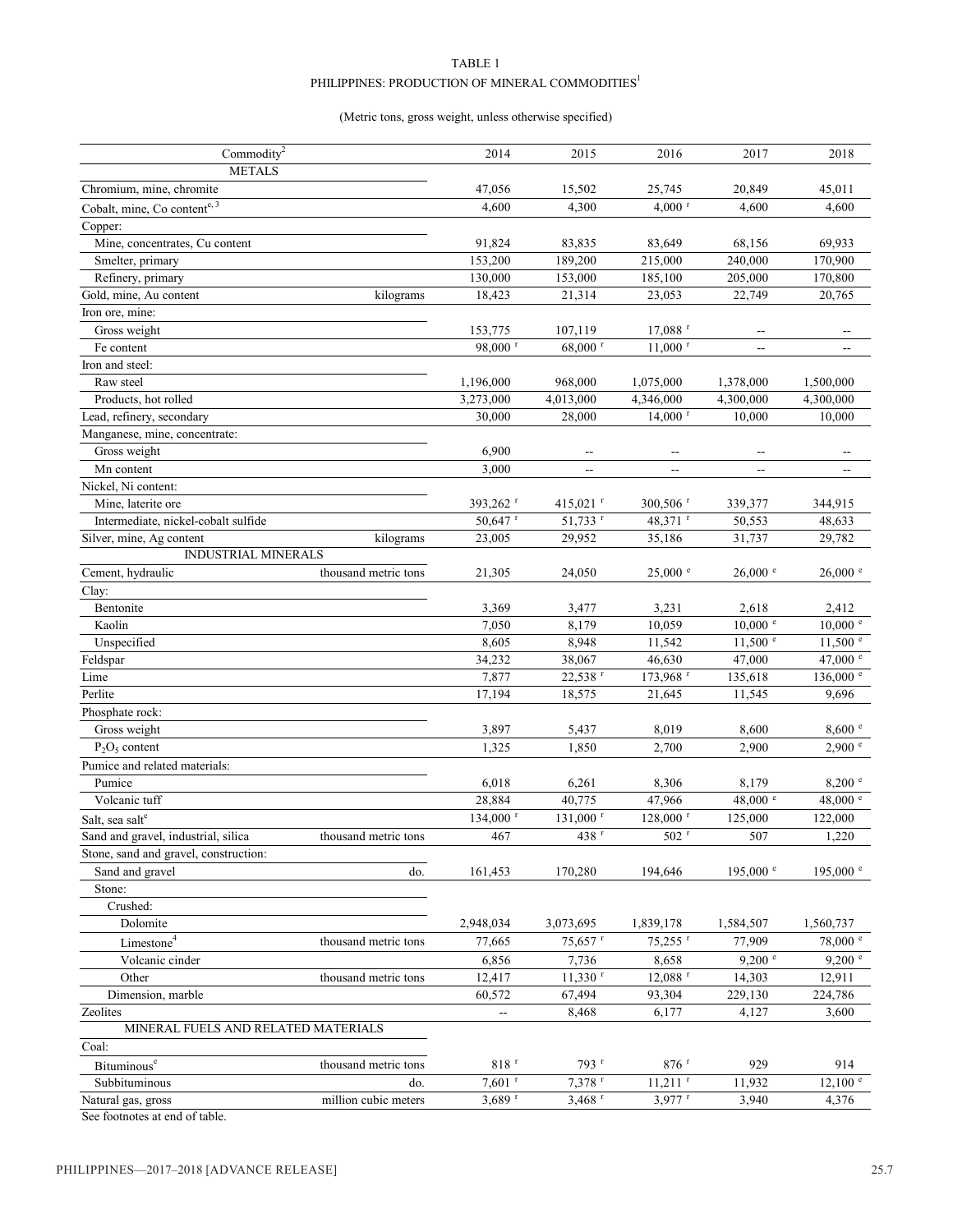#### TABLE 1—Continued PHILIPPINES: PRODUCTION OF MINERAL COMMODITIES<sup>1</sup>

#### (Metric tons, gross weight, unless otherwise specified)

| Commoditv <sup>2</sup> |                                               | 2014                 | 2015                 | 2016                 | 2017  | 2018  |
|------------------------|-----------------------------------------------|----------------------|----------------------|----------------------|-------|-------|
|                        | MINERAL FUELS AND RELATED MATERIALS-Continued |                      |                      |                      |       |       |
| Petroleum:             |                                               |                      |                      |                      |       |       |
| Condensate             | thousand 42-gallon barrels                    | 4.173                | 3.746                | 4.136                | 3.914 | 4.061 |
| Crude                  | do.                                           | $3.079$ <sup>r</sup> | $2.410$ <sup>r</sup> | $2.014$ <sup>r</sup> | 587،، | 1,264 |

<sup>e</sup>Estimated. <sup>r</sup>Revised. do. Ditto. -- Zero.

<sup>1</sup>Table includes data available through November 12, 2019. All data are reported unless otherwise noted. Estimated data are rounded to no more than three significant digits; may not add to totals shown.

 ${}^{2}$ In addition to the commodities listed, platinum-group metals as byproducts of other metal production, quartz, and sulfur may have been produced, but available information was inadequate to make reliable estimates of output.

<sup>3</sup>Cobalt contained in the following materials: nickel-cobalt sulfide produced in the Philippines and lateritic nickel ore exported to Australia.

<sup>4</sup>Includes limestone for agriculture, cement manufacturing, industrial use, and other.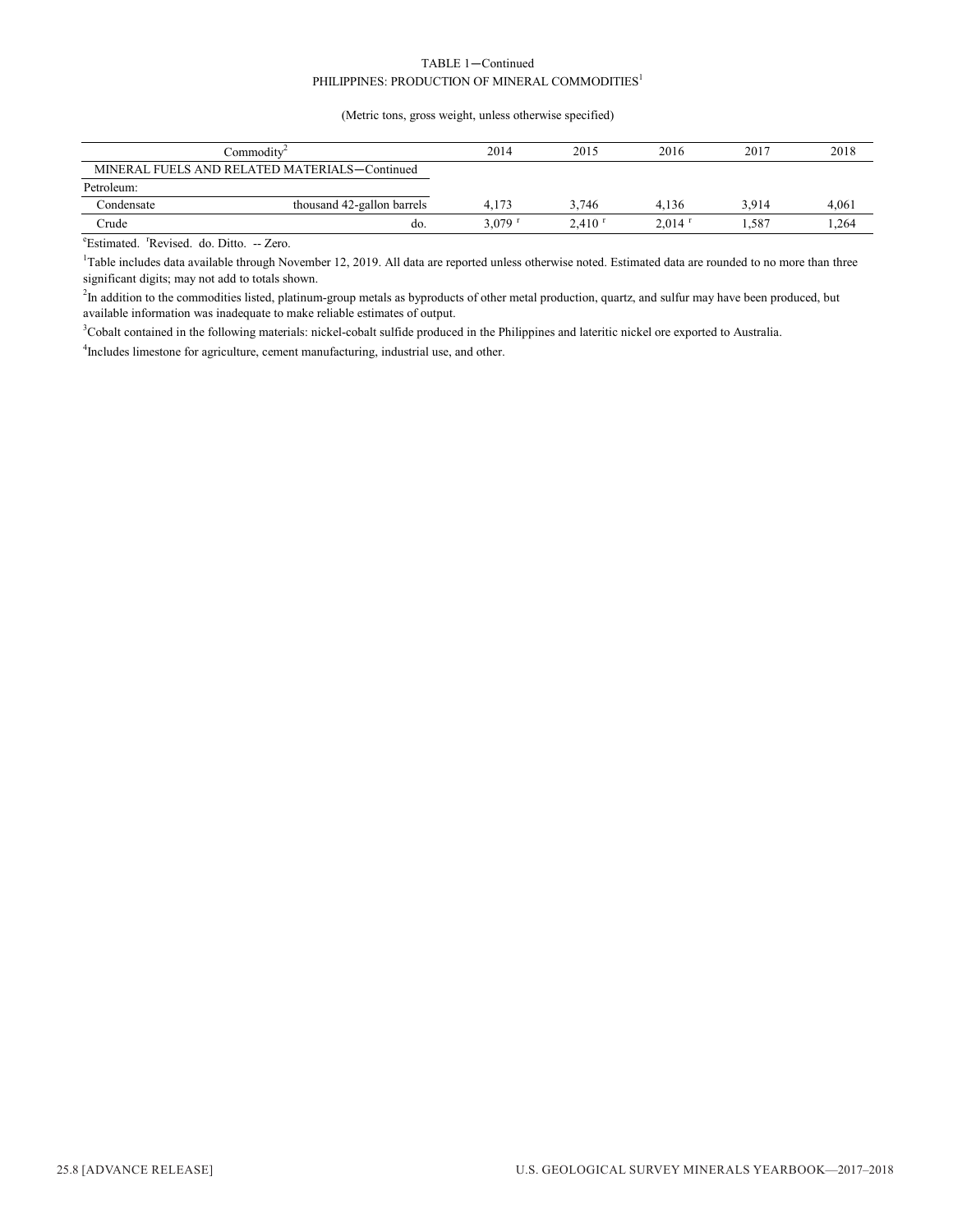#### TABLE 2 PHILIPPINES: STRUCTURE OF THE MINERAL INDUSTRY IN 2018

#### (Metric tons unless otherwise specified)

|                             |                          | Major operating companies                                                                                                                |                                                                                                                                                                                                                                                                                                 | Annual                  |
|-----------------------------|--------------------------|------------------------------------------------------------------------------------------------------------------------------------------|-------------------------------------------------------------------------------------------------------------------------------------------------------------------------------------------------------------------------------------------------------------------------------------------------|-------------------------|
|                             | Commodity                | and major equity owners                                                                                                                  | Location of main facilities                                                                                                                                                                                                                                                                     | capacity <sup>e</sup>   |
| Cement                      | thousand metric tons     | <b>CEMEX Philippines Group</b>                                                                                                           | APO cement plant at Naga, Cebu Province;<br>Solid cement plant at Antipolo City,<br><b>Rizal Province</b>                                                                                                                                                                                       | 5,700                   |
| Do.                         | do.                      | Eagle Cement Co.                                                                                                                         | Bulacan cement plant (three production lines) in<br>Barangay Akle, San Ildefonso, Bulacan                                                                                                                                                                                                       | 7,100                   |
| Do.                         | do.                      | Holcim Philippines Inc.<br>(Union Cement Holdings Corp., 60.6%;<br>B.V. Holdrerfin, 18.1%; Cemco Holdings,<br>$Inc., 7.1\%)$             | Bulacan plant at Norzagaray, Bulacan Province;<br>Davao Union plant, Davao del Sur Province;<br>La Union plant at Bacnotan, La Union<br>Province; Lugait plant at Lugait, Misamis<br>Oriental Province; Mabini cement<br>grinding plant, Batangas                                               | 10,000                  |
| Do.                         | do.                      | Northern Cement Corp.                                                                                                                    | Plant at Labayug, Sison, Pangasinan Province                                                                                                                                                                                                                                                    | 1,460                   |
| Do.                         | do.                      | Republic Cement & Building Materials Inc. [AEV<br>CRH Holdings Inc., 99.1% (Aboitiz Equity<br>Ventures, 60%, and CRH Holdings, 40%)]     | Batangas plant at Taysan, Batangas Province;<br>Bulacan plant at Norzagaray, Bulacan Province;<br>Danao plant at Danao City, Cebu Province;<br>Iligan plant at Ilagan City, Isabela Province;<br>Norzagaray plant at Norzagaray, Bulacan<br>Province; Teresa plant at Teresa,<br>Rizal Province | 10,800                  |
| Do.                         | do.                      | Taiheiyo Cement Philippines Inc.                                                                                                         | Taiheiyo cement plant at San Fernando,<br>Cebu Province                                                                                                                                                                                                                                         | 2,400                   |
| Chromite                    |                          | Chromiteking Inc. (owner) and<br>Techiron Resources Inc. (operator)                                                                      | Chromiteking-Techiron Homonhon mining<br>project, Homonhon Island, Eastern Samar<br>Province                                                                                                                                                                                                    | 17,000                  |
| Do.                         |                          | Consolidated Mines Inc. (owner)<br>and Benguet Corp. (operator)                                                                          | Masinloc chromite mine (Coto chromite<br>deposit), Coto, 27 kilometers east of the<br>Port of Masinloc in Zambales Province                                                                                                                                                                     | 5,000                   |
| Do.                         |                          | Krominco Inc.                                                                                                                            | Dinagat chromite project (Redondo Mine),<br>Loreto Municipality, Dinagat Island                                                                                                                                                                                                                 | $26,000$ <sup>1,2</sup> |
| Do.                         |                          | Millon Link Chrome Ltd. [Classic Center<br>Internation Ltd. (CCIL); Mining and Mineral<br>Resources Corp.; Million Link Investment Ltd.] | Pinagrealan, Candelaria Municipality,<br>Zambales Province                                                                                                                                                                                                                                      | <b>NA</b>               |
| Clay                        |                          | Orophil Stonecraft Inc.                                                                                                                  | Mine at Baao, Camarines Sur Province                                                                                                                                                                                                                                                            | <b>NA</b>               |
| Do.                         |                          | UBS Marketing Corp.                                                                                                                      | Mine at Legazpi, Albay Province                                                                                                                                                                                                                                                                 | <b>NA</b>               |
| Coal                        | thousand metric tons     | Semirara Mining and Power Corp.<br>(DMCI Holdings Inc., 56.65%)                                                                          | Mine at Semirara Island, Antique Province                                                                                                                                                                                                                                                       | 12,900                  |
|                             | Cobalt, mine, Co content | Rio Tuba Nickel Mining Corp. (Nickel Asia Corp.,<br>60%, and Pacific Metals Co. Ltd., 36%)                                               | Rio Tuba nickel project, Barrio Rio Tuba,<br>Bataraza Municipality in Palawan Province                                                                                                                                                                                                          | 1,500                   |
| Do.                         |                          | Taganito Mining Corp. (Nickel Asia Corp.,<br>65%; Pacific Metals Co. Ltd., 33.5%;<br>Sojitz Corp., 1.5%).                                | Barangays of Hayanggabon, Urbiztondo,<br>Taganito and Cagdianao, Municipality of<br>Claver, Surigao del Norte Province                                                                                                                                                                          | 3,100                   |
| Copper:<br>Mine, Cu content |                          | Carmen Copper Corp. (Atlas Consolidated Mining<br>and Development Corp., 100%)                                                           | Toledo copper mine (Biga, Carmen, and<br>Lutopan deposits), Central Cebu Island                                                                                                                                                                                                                 | 48,000                  |
| Do.                         |                          | Lepanto Consolidated Mining Corp.                                                                                                        | Victoria and Teresa Mines, Mankayan,<br><b>Benguet Province</b>                                                                                                                                                                                                                                 | 700                     |
| Do.                         |                          | OceanaGold Philippines Inc.                                                                                                              | Didipio gold copper mine, Nueva Vizcaya<br>Province, Luzon Island                                                                                                                                                                                                                               | 25,000 <sup>3</sup>     |
| Do.                         |                          | Philex Gold Philippines Inc. (PGPI) (Philex<br>Mining Corp., 100%)                                                                       | Padcal copper mine located in Tuba,<br>Benguet Province, Luzon Island                                                                                                                                                                                                                           | 21,000                  |
| Refinery                    |                          | Philippine Associated Smelting and Refining Corp.<br>(PASAR) (Glencore International plc., 78.2%)                                        | Refinery and smelter at Leyte Industrial<br>Development Estate, Isabel, Leyte Province                                                                                                                                                                                                          | 215,000                 |
| Feldspar                    |                          | Paladino Management & Development Corp., 60%,<br>and AIM Exploration Inc., 40%                                                           | <b>NA</b>                                                                                                                                                                                                                                                                                       | <b>NA</b>               |

See footnotes at end of table.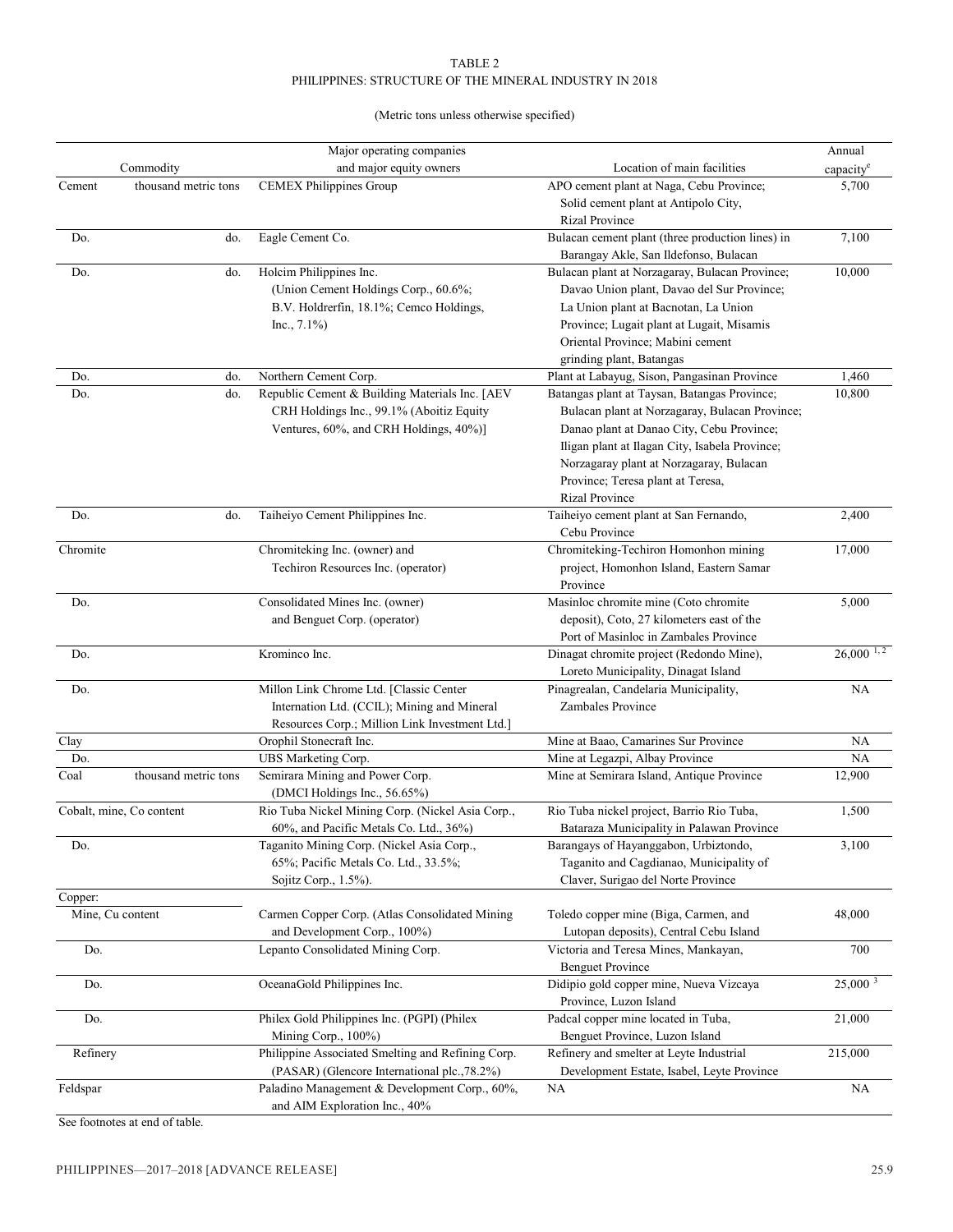#### TABLE 2—Continued PHILIPPINES: STRUCTURE OF THE MINERAL INDUSTRY IN 2018

#### (Metric tons unless otherwise specified)

|                           |                         | Major operating companies                                                                                                                                                                                                               |                                                                                                             | Annual                 |
|---------------------------|-------------------------|-----------------------------------------------------------------------------------------------------------------------------------------------------------------------------------------------------------------------------------------|-------------------------------------------------------------------------------------------------------------|------------------------|
| Commodity                 |                         | and major equity owners                                                                                                                                                                                                                 | Location of main facilities                                                                                 | capacity <sup>e</sup>  |
| Gold:<br>Mine, Au content | kilograms               | APEX Mining Co. Inc.                                                                                                                                                                                                                    | Maco gold operation, Municipalities of Maco                                                                 | 2,000                  |
| Do.                       | do.                     | Benguet Corp.                                                                                                                                                                                                                           | and Mabini, Mindanao Island<br>Acupan gold project (gold and nickel),<br><b>Benguet Province</b>            | 300                    |
| Do.                       | do.                     | Carmen Copper Corp. (Atlas Consolidated Mining                                                                                                                                                                                          | Toledo copper mine (Biga, Carmen, and                                                                       | 1,200                  |
|                           |                         | and Development Corp., 100%)                                                                                                                                                                                                            | Lutopan deposits), Central Cebu Island                                                                      |                        |
| Do.                       | do.                     | Filminera Resources Corp. (mine owner and operator)<br>(Zoom Mineral Holdings Inc., 60%, and B2Gold<br>Corp., 40%), and Philippines Gold Processing and<br>Refining Corp. (processing plant owner and operator)<br>(B2Gold Corp., 100%) | Masbate gold project, Masbate Island,<br><b>Bicol Region</b>                                                | 6,800                  |
| Do.                       | do.                     | FCF Minerals (Metals Exploration, Plc., 100%)                                                                                                                                                                                           | Runruno gold-molybdenum project,<br>Nueva Viscaya Province in Luzon Island                                  | 3,000                  |
| Do.                       | do.                     | Greenstone Resources Corp. (Red 5 Ltd., 100%)                                                                                                                                                                                           | Siana gold project, Surigao del Norte Province,<br>Mindanao Island                                          | 1,000                  |
| Do.                       | do.                     | Itogon-Suyoc Resources Inc. (Apex Mining<br>Co. Ltd., 100%)                                                                                                                                                                             | Sangilo Mine in Itogon and Suyoc Mine,<br>Mankayan, Benguet Province                                        | 100                    |
| Do.                       | do.                     | Lepanto Consolidated Mining Corp.                                                                                                                                                                                                       | Victoria and Teresa Mines, Mankayan,<br><b>Benguet Province</b>                                             | 1,000                  |
| Do.                       | do.                     | Mindanao Mineral Processing and Refining Corp.<br>(Medusa Mining Ltd., 100%)                                                                                                                                                            | Co-O gold mine in Agusan del Sur Province,<br>Mindanao Island                                               | 3,500                  |
| Do.                       | do.                     | OceanaGold Philippines Inc. (OceanaGold Corp.,<br>$100\%$                                                                                                                                                                               | Didipio gold and copper mine, Nueva Viscaya<br>Province, Luzon Island                                       | 5,700 <sup>3</sup>     |
| Do.                       | do.                     | Philex Gold Philippines Inc. (Philex Mining Corp.,<br>$100\%$                                                                                                                                                                           | Padcal Mine (Sto. Tomas II deposit) at Tuba,<br>Benguet Province, Luzon Island                              | 5,000                  |
| Do.                       | do.                     | Philippine Mining Development Corp. (PMDC)                                                                                                                                                                                              | Diwalwal Direct State Development Project,<br>Compostela Valley and Davao del Norte<br>Province             | 100                    |
| Refined                   | do.                     | Bangko Sentral ng Pilipinas                                                                                                                                                                                                             | Mint and Refinery Operations Department,<br>Quezon City                                                     | NA.                    |
| Iron ore                  |                         | Ore Asia Mining and Development Corp.                                                                                                                                                                                                   | Camachin iron ore mining project, Dona<br>Remedios Trinidad, Bulacan Province                               | $40,000$ <sup>1</sup>  |
| Do.                       |                         | Strong Built Mining Development Corp.                                                                                                                                                                                                   | San Pedro, MacArthur, Leyte Province                                                                        | $NA$ <sup>2, 3</sup>   |
| Lime                      |                         | H.T. Mining Products Resources Corp.                                                                                                                                                                                                    | Barangay Tinandog, Atimon Quezon Province                                                                   | 40,000                 |
| Do.                       |                         | Unichamp Mineral Philippines Inc.                                                                                                                                                                                                       | Rio Tuba Economic Processing Zone,<br>Palawan Province                                                      | 135,000                |
| Do.                       |                         | Upward Agro Industrial Corp.                                                                                                                                                                                                            | Bacolod, Negros Occidental Province                                                                         | NA                     |
| Natural gas               | million<br>cubic meters | Consortium of Shell Philippines Exploration B.V.<br>(SPEX) (Royal Dutch Shell plc), Chevron<br>Malampaya LLC, and Philippine National Oil<br>Company Exploration Corp.                                                                  | Malampaya gasfield, 50 kilometers offshore<br>of Palawan Island                                             | 4,300                  |
| Nickel:                   |                         |                                                                                                                                                                                                                                         |                                                                                                             |                        |
| Mine, Ni content          |                         | <b>AAMPHIL Natural Resources Exploration</b>                                                                                                                                                                                            | Dinagat chromite-nickel project                                                                             | $2,000$ <sup>1,2</sup> |
| Do.                       |                         | Agata Mining Ventures Inc. (TVI Resources<br>Development Philippines Inc., 60%; Minimax<br>Mineral Exploration Corporation, 25%;<br>MRL Nickel Philippines Inc. 15%)                                                                    | Agata nickel laterite project, Jabonga, Santiago,<br>and Tubay Municipalities, Agusan del Norte<br>Province | 21,000                 |
| Do.                       |                         | Berong Nickel Corp (DMCI Holdings Inc.,<br>75%, and Atlas Mining Co. Ltd., 25%)                                                                                                                                                         | Berong nickel project, Palawan Island                                                                       | $37,000^{2,3}$         |
| Do.                       |                         | Cagdianao Mining Corp., (Nickel Asia Corp.,<br>$100\%$                                                                                                                                                                                  | Cagdianao nickel project, near Barangay Valencia,<br>Dinagat Island Province                                | 45,000                 |

See footnotes at end of table.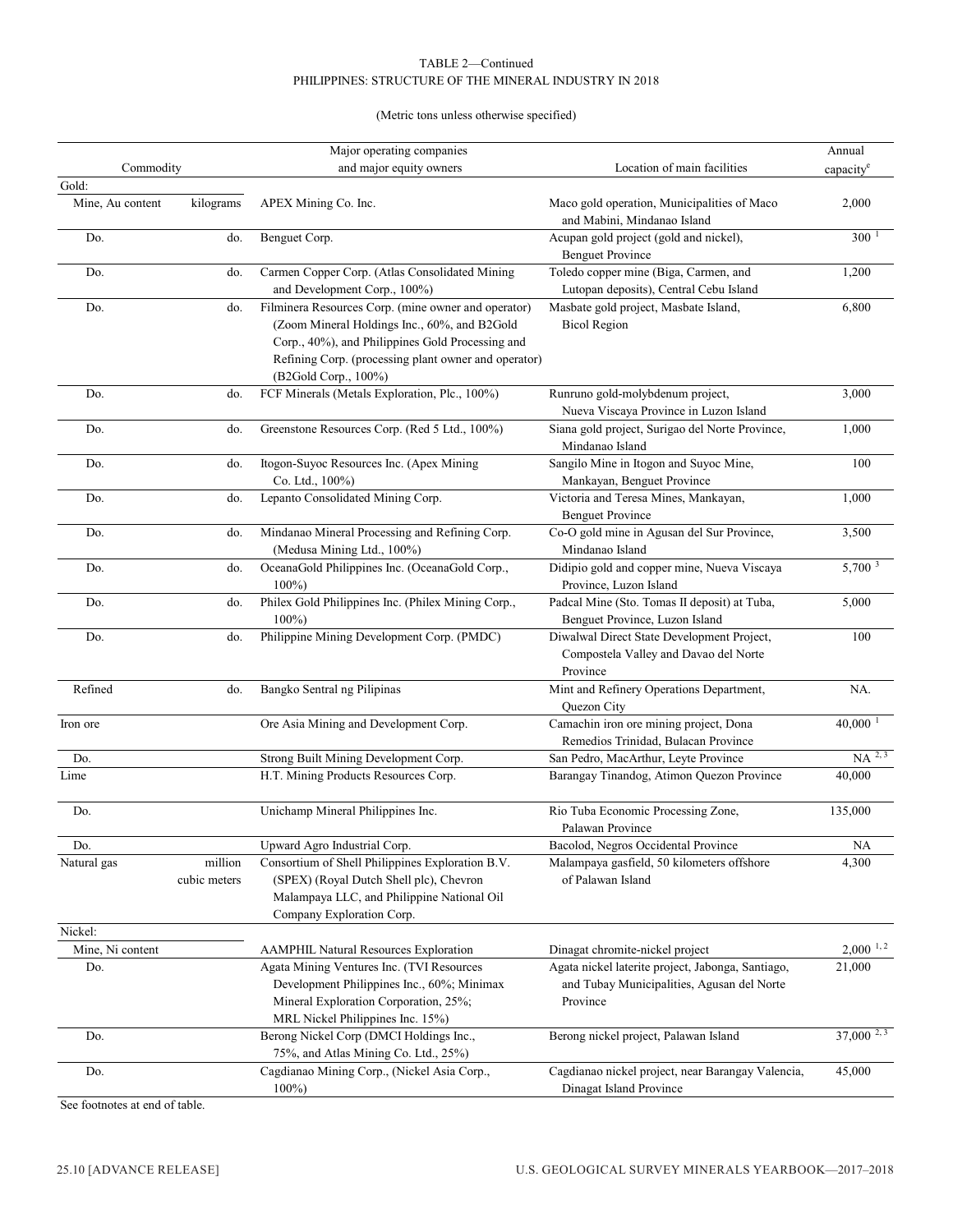#### TABLE 2—Continued PHILIPPINES: STRUCTURE OF THE MINERAL INDUSTRY IN 2018

#### (Metric tons unless otherwise specified)

|                                                           | Major operating companies                                                                                                                                              |                                                                                                                                       | Annual                  |
|-----------------------------------------------------------|------------------------------------------------------------------------------------------------------------------------------------------------------------------------|---------------------------------------------------------------------------------------------------------------------------------------|-------------------------|
| Commodity                                                 | and major equity owners                                                                                                                                                | Location of main facilities                                                                                                           | capacity                |
| Nickel:-Continued<br>Mine, Ni content-Continued           | Carrascal Nickel Corp.                                                                                                                                                 | Carrascal nickel project, Bon-ot, Carrascal,<br>Surigao del Sur Province                                                              | $20,000$ <sup>1,2</sup> |
| Do.                                                       | Citinickel Mines and Development Corp.                                                                                                                                 | Toronto Narra Mine and Pulot Sofronio Nickel Mine,<br>Palawan Province                                                                | $5,000^{3}$             |
| Do.                                                       | CTP Construction & Mining Corp.                                                                                                                                        | Adlay-Cagdianao-Tandawa (ACT) nickel<br>project, Barangay Adlay, Carrascal<br>municipality, Surigao del Sur Province                  | $32,000$ <sup>1</sup>   |
| Do.                                                       | Hinatuan Mining Corp. (Nickel Asia Corp.,<br>$100\%$                                                                                                                   | Tagana-an nickel project, Talavera,<br>Surigao del Norte Province, Hinatuan Island                                                    | $25,000$ <sup>1</sup>   |
| Do.                                                       | Libjo Mining Corp.                                                                                                                                                     | Libjo nickel laterite mining project,<br>Municipalities of Tubajon and Libjo,<br>Dinagat Islands Province                             | $6,500^{1,2}$           |
| Do.                                                       | Marcventures Mining and Development Corp.                                                                                                                              | Cantilan nickel project, Cantilan, Surigao del Sur<br>Province                                                                        | 10,000                  |
| Do.                                                       | Pacific Nickel Philippines Inc.                                                                                                                                        | South Dinagat nickel project, Nonoc Island                                                                                            | 2,300                   |
| Do.                                                       | Platinum Group Metals Corp.<br>(Global Ferronickel Holdings Inc., 100%)                                                                                                | Cagdianao nickel mine, Surigao del Norte Province                                                                                     | 55,000                  |
| Do.                                                       | Rio Tuba Nickel Mining Corp. (Nickel Asia Corp.,<br>60%, and Pacific Metals Co. Ltd., 36%)                                                                             | Rio Tuba nickel project, Barrio Rio Tuba,<br>Bataraza Municipality, Palawan Province                                                  | 30,000                  |
| Do.                                                       | San Roque (SR) Metals Inc.                                                                                                                                             | SR nickel project, Tubay Mine, Tubay,<br>Agusan del Norte Province                                                                    | 25,000                  |
| Do.                                                       | Taganito Mining Corp. (Nickel Asia Corp., 65%)                                                                                                                         | Taganito Mine, Barangays Hayanggaban,<br>Urbiztondo, Taganito and Cagdianao,<br>Municipality of Claver, Surigao del Norte<br>Province | 70,000                  |
| Do.                                                       | Zambales Diversified Metals Corp.<br>(DMCI Holdings Inc.)                                                                                                              | Santa Cruz-Candelaria nickel project,<br>Zambales Province                                                                            | $3,500$ <sup>1,2</sup>  |
| Intermediate product, Ni content                          | Coral Bay Nickel Corp. (Sumitomo Metal Mining<br>Co. Ltd., 54%; Sojitz Philippines Corp., 18%;<br>Nickel Asia Corp., 10%; Rio Tuba<br>Nickel Mining Corp., 10%)        | Coral Bay nickel high-pressure acid-leach<br>(HPLA) plant, Rio Tuba, Bataraza<br>Municipality, Palawan Province                       | 24,000                  |
| Do.                                                       | Taganito HPAL Nickel Corp. (Sumitomo Metal<br>Mining Co. Ltd., 75%; Mitsui Co. Ltd., 15%;<br>Nickel Asia Corp., 10%)                                                   | Nickel high-pressure acid-leach (HPAL) plant,<br>Surigao del Norte Province, Mindanao Island                                          | 36,000                  |
| Perlite                                                   | Orophil Stonecraft Inc.                                                                                                                                                | Baao, Camarines Sur Province                                                                                                          | NA                      |
| Do.                                                       | UBS Marketing Corp.                                                                                                                                                    | Legazpi, Albay Province                                                                                                               | NA                      |
| Petroleum:<br>thousand<br>Condensate<br>42-gallon barrels | Consortium of Shell Philippines Exploration B.V.<br>(SPEX) (Royal Dutch Shell plc), Chevron<br>Malampaya LLC, and Philippine National Oil<br>Company Exploration Corp. | Malampaya gasfield, 50 kilometers offshore<br>of Palawan Island                                                                       | 4,100                   |
| 42-gallon barrels<br>Crude                                | China International Mining Petroleum Co. Ltd.<br>(CIMP)                                                                                                                | Alegria oilfield, onshore of Cebu                                                                                                     | 2,500                   |
| Do.<br>do.                                                | Consortium of Philodrill Corp., Alcorn Petroleum,<br>Oriental Petroleum, Nido Production, AC Energy<br>Philippines Inc., and Forum Energy Plc.                         | Nido (14A) and Matinloc (14B) oilfields,<br>northwestern Palawan Province                                                             | NA                      |
| Do.<br>do.                                                | Galoc Production Co. WLL                                                                                                                                               | Galoc oilfield, 60 kilometers northwest of<br>Cuion Island, Palawan Province                                                          | 750,000                 |
| Refinery<br>thousand<br>42-gallon barrels                 | Petron Corp. (SEA Refinery Corp, 50.1%;<br>San Miguel Corp. 18.2%; others, 31.7%)                                                                                      | Petron Bataan refinery, Limay, Bataan Province                                                                                        | 65,700                  |
| Do.<br>do.                                                | Pilipinas Shell Petroleum Corp.                                                                                                                                        | Tabangao refinery, Batangas City, Batangas<br>Province                                                                                | 40,200                  |
| Phosphate rock<br>See footnotes at end of table.          | Philippine Phosphate Fertilizer Corp.                                                                                                                                  | Isabel, Leyte Province                                                                                                                | NA                      |